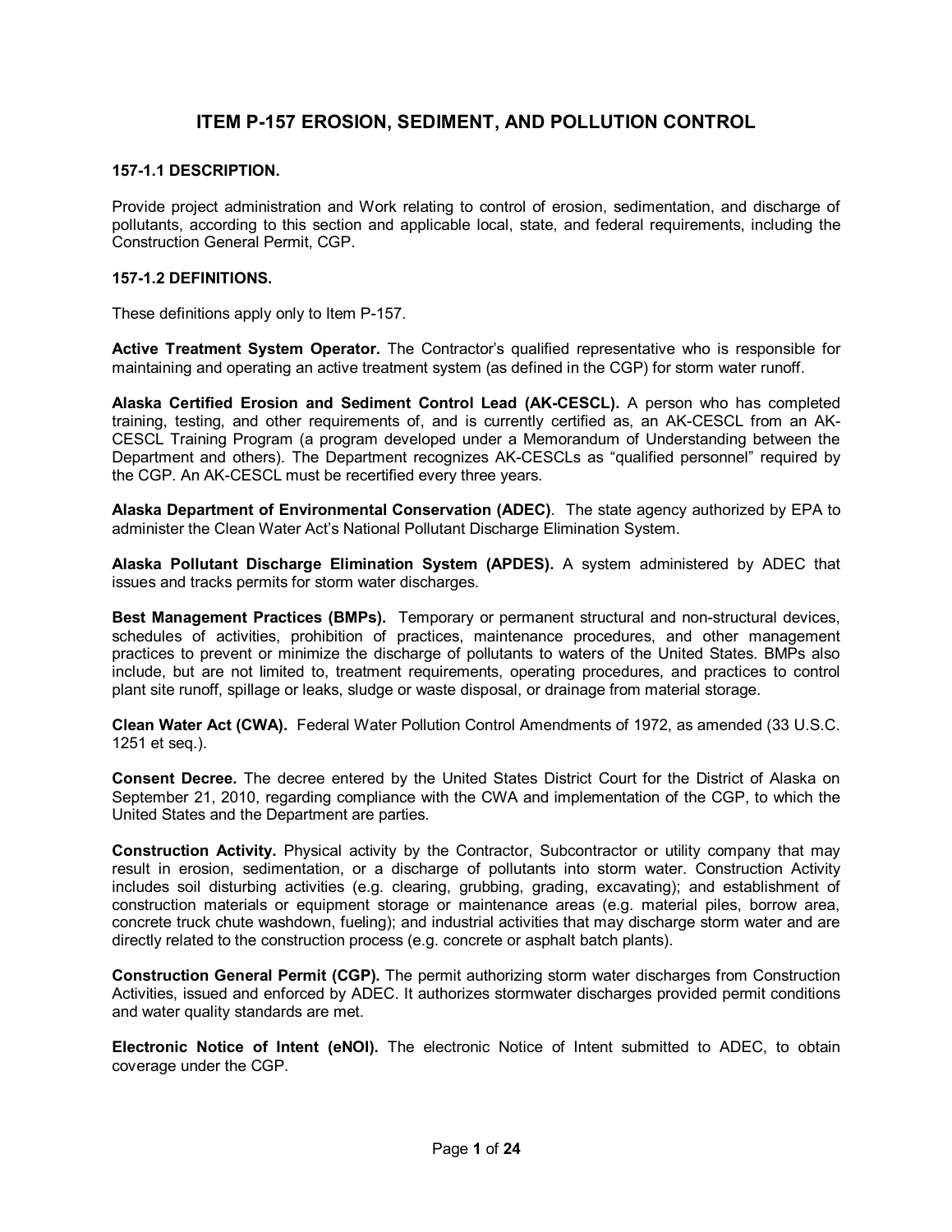**Electronic Notice of Termination (eNOT).** The electronic Notice of Termination submitted to ADEC, to end coverage under the CGP.

**Environmental Protection Agency (EPA).** A federal agency charged to protect human health and the environment.

**Erosion and Sediment Control Plan (ESCP).** The Department's project specific document that illustrates measures to control erosion and sediment on the project. The ESCP provides bidders with the basis for cost estimating and guidance for developing an acceptable Storm Water Pollutant Prevention Plan (SWPPP).

**Final Stabilization.** Is defined in this section as it is defined in the CGP.

**Hazardous Material Control Plan (HMCP).** The Contractor's detailed project specific plan for prevention of pollution from storage, use, transfer, containment, cleanup, and disposal of hazardous material (including, but are not limited to, petroleum products related to construction activities and equipment). The HMCP is included as an appendix to the SWPPP.

**Inspection.** An inspection required by the CGP or the SWPPP, usually performed together by the Contractor's SWPPP Manager and Department's stormwater inspector.

**Municipal Separate Storm Sewer System (MS4) Permit.** An ADEC storm water discharge permit issued to certain local governments and other public bodies for operation of storm water conveyances and drainage systems. See CGP for further definition.

**MultiSector General Permit (MSGP).** The APDES General Permit for storm water discharges associated with industrial activity.

**Operator(s).** The party or co-parties associated with a regulated activity that has responsibility to obtain permit coverage under the CGP. "Operator" for the purpose of the CGP and in the context of storm water associated with construction activity, means any party associated with a construction project that meets either of the following two criteria:

- **a.** The party has operational control over construction plans and specifications, including the ability to make modifications to those plans and specifications; or
- **b.** The party has day to day operational control of those activities at a project which are necessary to ensure compliance with a SWPPP for the site or other permit conditions (e.g. they are authorized to direct workers at a site to carry out activities required by the SWPPP or comply with other permit conditions).

**Pollutant.** Any substance or item meeting the definition of pollutant contained in 40 CFR 122.2. A partial listing from this definition includes: dredged spoil, solid waste, sewage, garbage, sewage sludge, chemical wastes, biological materials, wrecked or discarded equipment, rock, sand, cellar dirt and industrial or municipal waste.

**Project Zone.** The physical area provided by the Department for Construction. The Project Zone includes the area of highway or facility under construction, project staging and equipment areas, and material and disposal sites; when those areas, routes and sites, are provided by the Department by the Contract and are directly related to the Contract.

Material sites, material processing sites, disposal sites, haul routes, staging and equipment storage areas; that are furnished by the Contractor or a commercial operator are not included in the Project Zone.

**Records.** Any record, report, information, document or photograph required to be created or maintained pursuant to the requirements of the Consent Decree, the CGP, the CGP storm water requirements of the CWA; and applicable local, state, and federal laws and regulations regarding document preservation.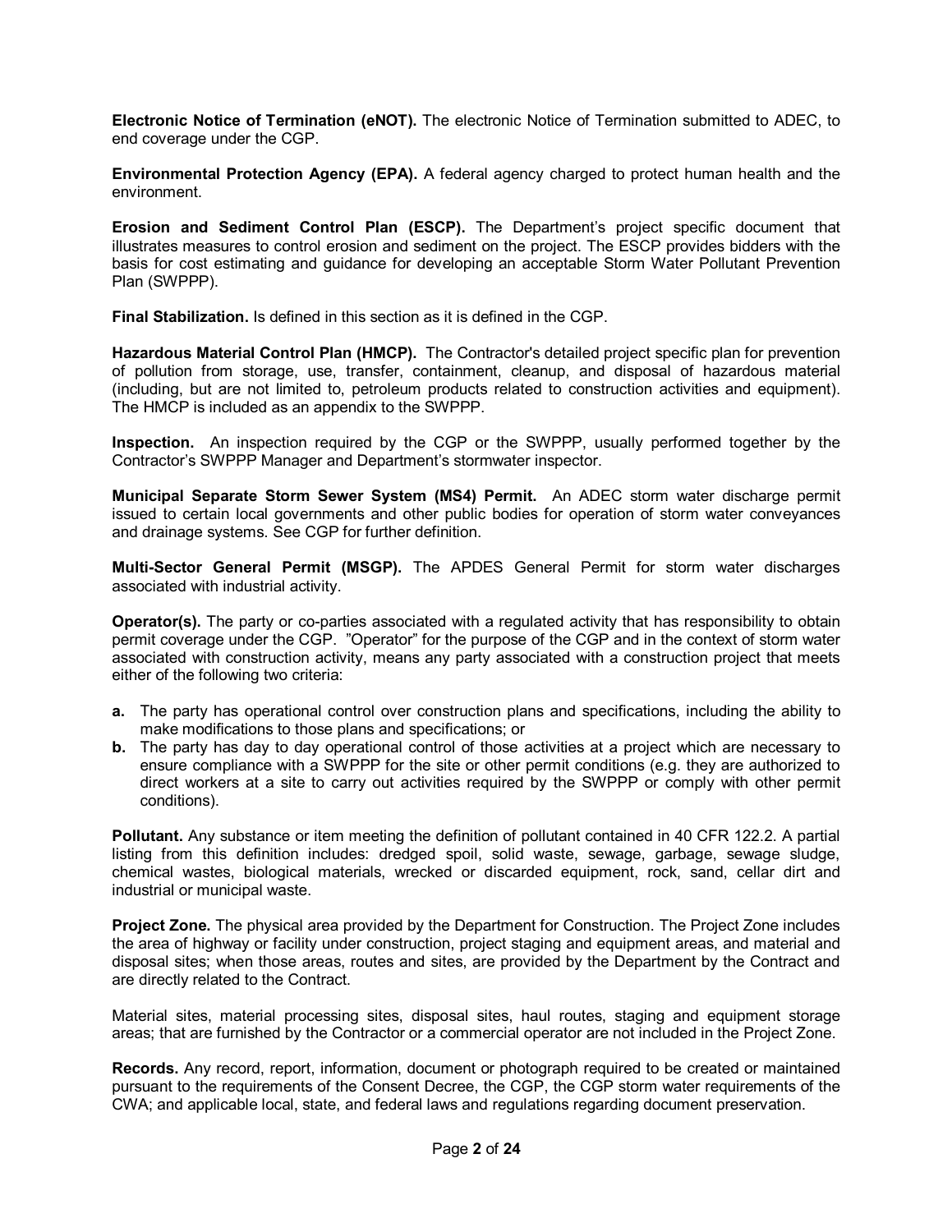**Spill Prevention, Control and Countermeasure Plan (SPCC Plan).** The Contractor's detailed plan for petroleum spill prevention and control measures, that meet the requirements of 40 CFR 112.

**Spill Response Field Representative.** The Contractor's representative with authority and responsibility for managing, implementing, and executing the HMCP and SPCC Plan.

**Storm Event.** A rainfall event that produces more than 0.5 inch of precipitation in 24 hours and that is separated from the previous storm event by at least 3 days of dry weather.

**Storm Water Pollution Prevention Plan (SWPPP).** The Contractor's detailed project specific plan to minimize erosion and contain sediment within the Project Zone, and to prevent discharge of pollutants that exceed applicable water quality standards. The SWPPP includes, but is not limited to, amendments, records of activities, inspection schedules and reports, qualifications of key personnel, and all other documentation, required by the CGP and this specification, and other applicable local, state, and federal laws and regulations.

**Storm Water Pollution Prevention Plan Two (SWPPP2).** The Contractor's detailed project specific plan to comply with CGP or MSGP requirements, for Contractor construction-related activities outside the Project Zone.

**Subcontractor Spill Response Coordinator.** The subcontractor's representative with authority and responsibility for coordinating the subcontractor's activities in compliance with the HMCP and SPCC Plan.

**Subcontractor SWPPP Coordinator.** The subcontractor's representative with authority to direct the subcontractor's work, and who is responsible for coordination with the Superintendent and SWPPP Manager, and for the subcontractor's compliance with the SWPPP.

**Superintendent.** The Contractor's duly authorized representative in responsible charge of the work. The Superintendent has responsibility and authority for the overall operation of the Project and for Contractor furnished sites and facilities directly related to the Project.

**SWPPP Amendment.** A revision or document that adds to, deletes from, or modifies the SWPPP.

**SWPPP Manager.** The Contractor's qualified representative who conducts Inspections, updates SWPPP records, and has authority to suspend work and to implement corrective actions required for CGP compliance.

**SWPPP Preparer.** The Contractor's qualified representative who is responsible for developing the initial SWPPP.

**U.S. Army Corps of Engineers Permit (USACE Permit).** A U.S. Army Corps of Engineers Permit for construction in waters of the US. Such permit may be issued under Section 10 of the Rivers and Harbors Act of 1899, or Section 404 of the CWA.

**Utility Spill Response Coordinator.** The Utility's representative with authority and responsibility for coordinating the Utility's activities in compliance with the HMCP and SPCC Plan.

**Utility SWPPP Coordinator.** The Utility's representative with authority to direct the Utility's work, and who is responsible for coordination with the Superintendent and SWPPP Manager, and for the Utility's compliance with the SWPPP.

#### **1571.3 PLAN AND PERMIT SUBMITTALS.**

For plans listed in Subsection GCP-80-03.f (SWPPP and HMCP) use the Contractor submission and Department review deadlines identified in Subsection 157-1.3.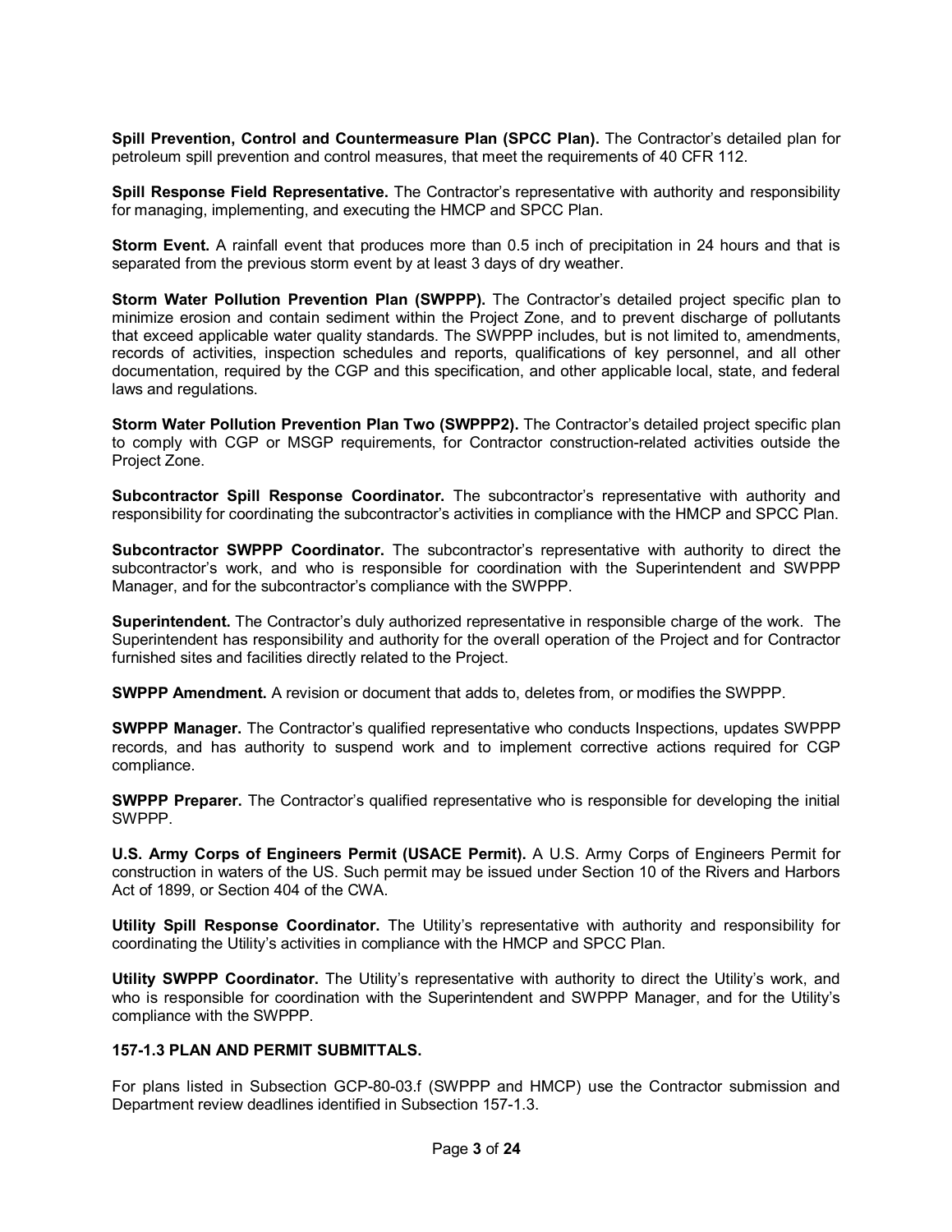Partial and incomplete submittals will not be accepted for review. Any submittal that is re-submitted or revised after submission, but before the review is completed, will restart the submittal review timeline. No additional Contract time or additional compensation will be allowed due to delays caused by partial or incomplete submittals, or required re-submittals.

**a. Storm Water Pollution Prevention Plan.** Submit an electronic copy and three hard copies of the SWPPP to the Engineer for approval. Deliver these documents to the Engineer at least 21 days before beginning Construction Activity. Organize and bind the SWPPP and related documents for submittal according to the requirements of Subsection 157-2.1.b.

The Department will review the SWPPP submittals within 14 days after they are received. Submittals will be returned to the Contractor, and marked as either "rejected" with reasons listed or as "approved" by the Department. When the submittal is rejected, the Contractor must revise and resubmit the SWPPP. The 14 day review period will restart when the contractor submits an electronic copy and three hard copies of the revised SWPPP to the Engineer for approval.

After the SWPPP is approved by the Department, the Contractor must sign and certify the approved SWPPP. See Item d for further SWPPP submittal requirements.

- **b. Hazardous Material Control Plan.** Submit an electronic copy and three hard copies of the HMCP, as an appendix to the SWPPP, to the Engineer for approval. The HMCP submittal and review timeline, and signature requirements are the same as the SWPPP.
- **c. Spill Prevention, Control and Countermeasure Plan.** When a SPCC Plan is required under Subsection 157-2.3, submit an electronic copy and three signed hard copies of the SPCC Plan to the Engineer. Deliver these documents to the Engineer at least 21 days before beginning Construction Activity. The Department reserves the right to review the SPCC Plan and require modifications.
- **d. CGP Coverage.** The Contractor is responsible for permitting of Contractor and subcontractor Construction Activities related to the Project. Do not use the SWPPP for Construction Activities outside the Project Zone where the Department is not an operator. Use a SWPPP2 for Construction Activities outside the Project Zone.

After Department approval of the SWPPP and prior to beginning Construction Activity, submit an eNOI with the required fee to ADEC for coverage under the CGP. Submit a copy of the signed eNOI and ADEC's written acknowledgement (by letter or other document) to the Engineer as soon as practicable and no later than three days after filing eNOI or receiving a written response.

Do not begin Construction Activity until the conditions listed in Subsection 157-3.1.a are completed.

The Department will submit an eNOI to ADEC for Construction Activities inside the Project Zone. The Engineer will provide the Contractor with a copy of the Department's eNOI and ADEC's written acknowledgment (by letter or other document), for inclusion in the SWPPP.

Before Construction Activities occur transmit to the Engineer an electronic copy of the approved and certified SWPPP, with signed Delegations of Signature Authorities, SWPPP Certifications, both permittee's signed eNOIs and ADEC's written acknowledgement.

- **e. Ending CGP Coverage.** Submit an eNOT to ADEC within 30 days after the Engineer has determined the conditions listed in Subsection 1573.1.f have been met. Submit a copy of the signed eNOT and ADEC's acknowledgement letter to the Department within three days of filing the eNOT or receiving a written response.
- **f. ADEC SWPPP Review.** When CGP, Part 2.1.3 requires ADEC SWPPP review: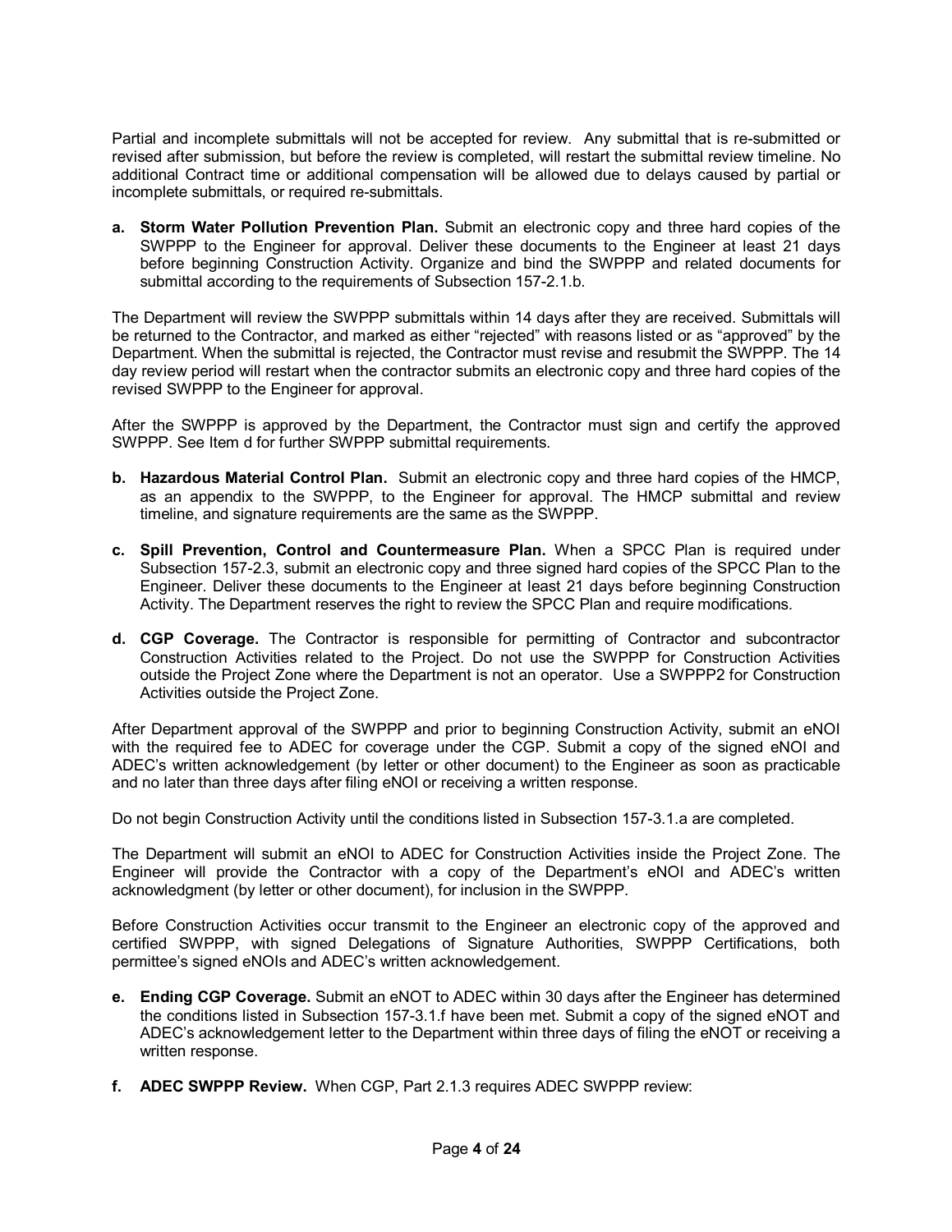- (1) Transmit a copy of the Department-approved SWPPP to ADEC using delivery receipt confirmation;
- (2) Transmit a copy of the delivery receipt confirmation to the Engineer within seven days of receiving the confirmation; and
- (3) Retain a copy of delivery receipt confirmation in the SWPPP.
- **g. Local Government SWPPP Review.** When local government or the CGP, Part 2.1.4 requires local government review:
	- (1) Transmit a copy of the Department-approved SWPPP and other information as required to local government, with the required fee. Use delivery receipt confirmation;
	- (2) Transmit a copy of the delivery receipt confirmation to the Engineer within seven days of receiving the confirmation;
	- (3) Transmit a copy of any comments by the local government to the Engineer within seven days of receipt;
	- (4) Amend the SWPPP as necessary to address local government comments and transmit SWPPP Amendments to the Engineer within seven days of receipt of the comments;
	- (5) Include a copy of local government SWPPP review letter in the SWPPP; and
	- (6) File a notification with local government that the project is ending.
- **h. Modifying Contractor's eNOI.** When required by the CGP Part 2.7, modify your eNOI to update or correct information. Reasons for modification include a change in start or end dates, small changes in number of acres to be disturbed, change in decision to use or not use treatment chemicals, or change in location of SWPPP Records.

The Contractor must submit an eNOT and then submit a new eNOI instead of an eNOI modification when: the operator has changed, the original eNOI indicates disturbed area less than five acres and the project will disturb more than five acres, or a project over five disturbed acres grows by more than 50%.

# **1571.4 PERSONNEL QUALIFICATIONS.**

Provide documentation in the SWPPP that the individuals serving in these positions meet the personnel qualifications.

The SWPPP Preparer must meet at least one of the following qualifications:

- · Current certification as a Certified Professional in Erosion and Sediment Control (CPESC);
- Current certification as AK-CESCL, and at least two years experience in erosion and sediment control, as a SWPPP Manager or SWPPP writer, or equivalent. Provide documentation including project names, project timelines, and work responsibilities demonstrating the experience requirement; or
- · Professional Engineer registered in the State of Alaska with current certification as AKCESCL.

For Projects disturbing more than 20 acres, the SWPPP Preparer must also have completed a SWPPP Preparation course.

The Superintendent must meet all the following qualifications:

- Current certification as AK-CESCL; and
- · Duly authorized representative, as defined in the CGP, Appendix A, Part 1.12.3,

The SWPPP Manager must have current certification as AK-CESCL and must meet the CGP experience, training, and authority requirements identified for the Storm Water Lead and Storm Water Inspector positions as defined in the CGP, Appendix C, Qualified Person.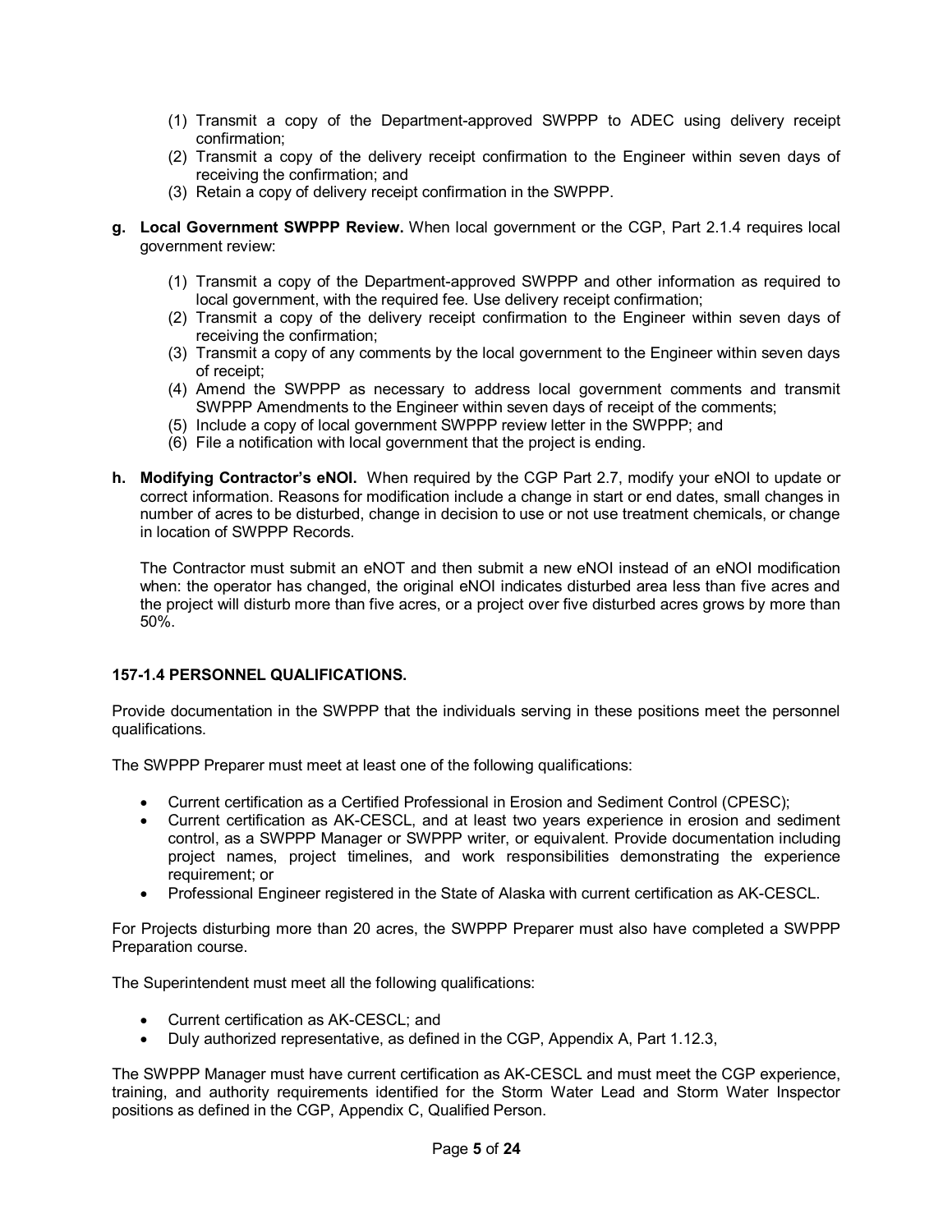The Active Treatment System (ATS) operator must have current certification as AK-CESCL, and be knowledgeable in the principals and practices of treatment systems in general, and the operation of the project-specific ATS. The ATS operator must have at least three months field experience with ATS, or completion of an ATS manufacturer's training course, or completion of system operator's certification course.

The Department accepts people having any of the following certificates as equivalent to AKCESCL, if the certificates are current according to the sponsoring organization's policies:

- · CPESC, Certified Professional in Erosion and Sediment Control; or
- · CISEC, Certified Inspector in Sediment and Erosion Control

# **1571.5 SIGNATURE/CERTIFICATION REQUIREMENTS AND DELEGATIONS.**

**a. eNOI and eNOT.** The eNOI and eNOT must be signed and certified by a responsible corporate officer according to CGP Appendix A, Part 1.12.2. Signature and certification authority for the eNOI and eNOT cannot be delegated.

## **b. Delegation of Signature Authority for Other SWPPP Documents and Reports.**

Use Form 25D-108 to delegate signature authority and certification authority to the Superintendent position, according to CGP Appendix A, Part 1.12.3, for the SWPPP, Inspection Reports and other reports required by the CGP. The Superintendent position is responsible for signing and certifying the SWPPP, Inspection Reports, and other reports required by the CGP, except the eNOI and eNOT.

- **c. Subcontractor Certification.** Subcontractors must certify that they have read and will abide by the CGP and the conditions of the project SWPPP.
- **d. Signatures and Initials.** Handwrite signatures or initials on CGP documents and SWPPP forms, wherever a signature or initial is required.

# **1571.6 RESPONSIBILITY FOR STORM WATER PERMIT COVERAGE.**

- **a.** The Department and the Contractor are jointly responsible for permitting and permit compliance within the Project Zone.
- **b.** The Contractor is responsible for permitting and permit compliance outside the Project Zone. The Contractor has sole responsibility for compliance with ADEC and other applicable federal, state, and local requirements, and for securing all necessary clearances, rights, and permits. Subsection GCP 7002 describes the requirement to obtain permits, and to provide permit documents to the Engineer.
- c. An entity that owns or operates, a commercial plant (as defined in Subsection GCP-80-01.c) or material source or disposal site outside the Project Zone, is responsible for permitting and permit compliance. The Contractor has sole responsibility to verify that the entity has appropriate permit coverage. Subsection GCP-70-02 describes the requirement to obtain permits, and to provide permit documents to the Engineer.
- **d.** The Department is not responsible for permitting or permit compliance, and is not liable for fines resulting from noncompliance with permit conditions:
	- (1) For areas outside the Project Zone;
	- (2) For Construction Activity and Support Activities outside the Project Zone; and
	- (3) For commercial plants, commercial material sources, and commercial disposal sites.

#### **1571.7 UTILITY. (Reserved for Regions)**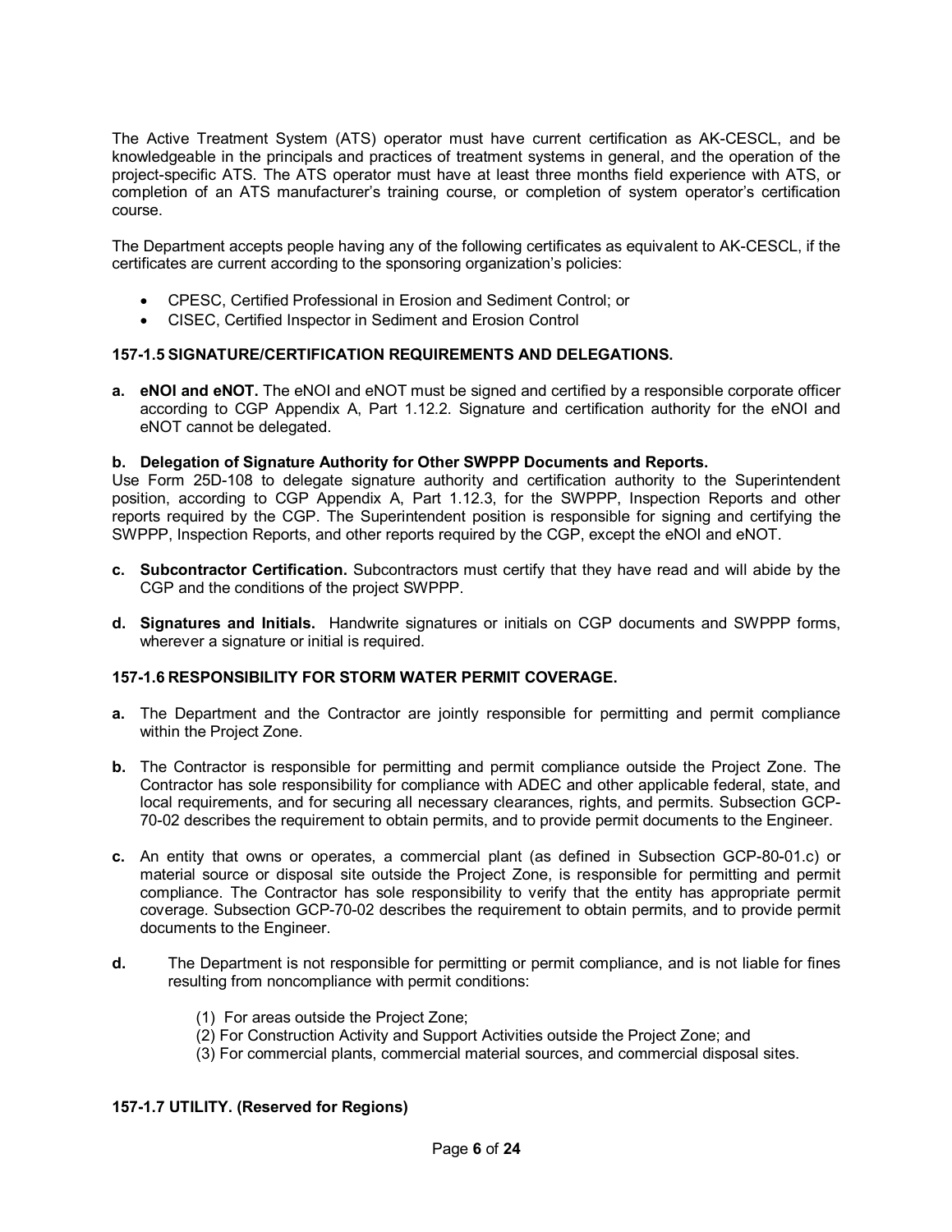# **1572.1 STORM WATER POLLUTION PREVENTION PLAN (SWPPP) REQUIREMENTS.**

# **a. SWPPP Preparer and PreConstruction Site Visit.**

Use a SWPPP Preparer to develop the SWPPP and associated documents, according to the requirements of the CGP and USACE permit. The SWPPP Preparer must put their name, qualifications (including the expiration date of any certifications), title and company name in the SWPPP.

The SWPPP Preparer must conduct a pre-construction inspection at the Project site before construction activity begins. If the SWPPP Preparer is not a Contractor employee, the SWPPP Preparer must visit the site accompanied by the Contractor. Give the Department at least seven days notice of the site visit, so that the Department may participate.

During the pre-construction inspection, the SWPPP Preparer must identify, or if a draft of the SWPPP has already been prepared verify that the SWPPP fully addresses and describes:

- (1) Opportunities to phase construction activities;
- (2) Appropriate BMPs and their sequencing; and
- (3) Sediment controls that must be installed prior to beginning Construction Activities.

Document the SWPPP Preparer's pre-construction inspection in the SWPPP on Form 25D-106, SWPPP PreConstruction Site Visit, including the names of attendees and the date.

## **b. Developing the SWPPP.**

Use the Department's ESCP, Environmental commitments, and other Contract documents as a starting point for developing the SWPPP. The approved SWPPP replaces the ESCP.

Develop the SWPPP with sections and appendices, according to the current DOT&PF SWPPP template. Include information required by the Contract and the CGP.

Obtain the following forms after they have been completed by the Department and include them in the SWPPP:

- SWPPP Delegation of Signature Authority DOT&PF (25D-107)
- **SWPPP Certification for DOT&PF (25D-109)**
- SWPPP Delayed Action Item Report (25D-113)

Use the following Department forms for recording information in the SWPPP:

- SWPPP Amendment Log (25D-114)
- **SWPPP Certification for Contractor (25D-111)**
- SWPPP Construction Site Inspection Report (25D-100)
- SWPPP Corrective Action Log (25D-112)
- **SWPPP Daily Record of Rainfall (25D-115)**
- SWPPP Delegation of Signature Authority Contractor (25D-108)
- **SWPPP Grading and Stabilization Activities Log (25D-110)**
- SWPPP Pre-Construction Site Visit (25D-106)
- SWPPP Project Staff Tracking (25D-127)
- **SWPPP Subcontractor Certification (25D-105)**
- SWPPP Training Log (25D-125)

SWPPP Template and Forms are available online at: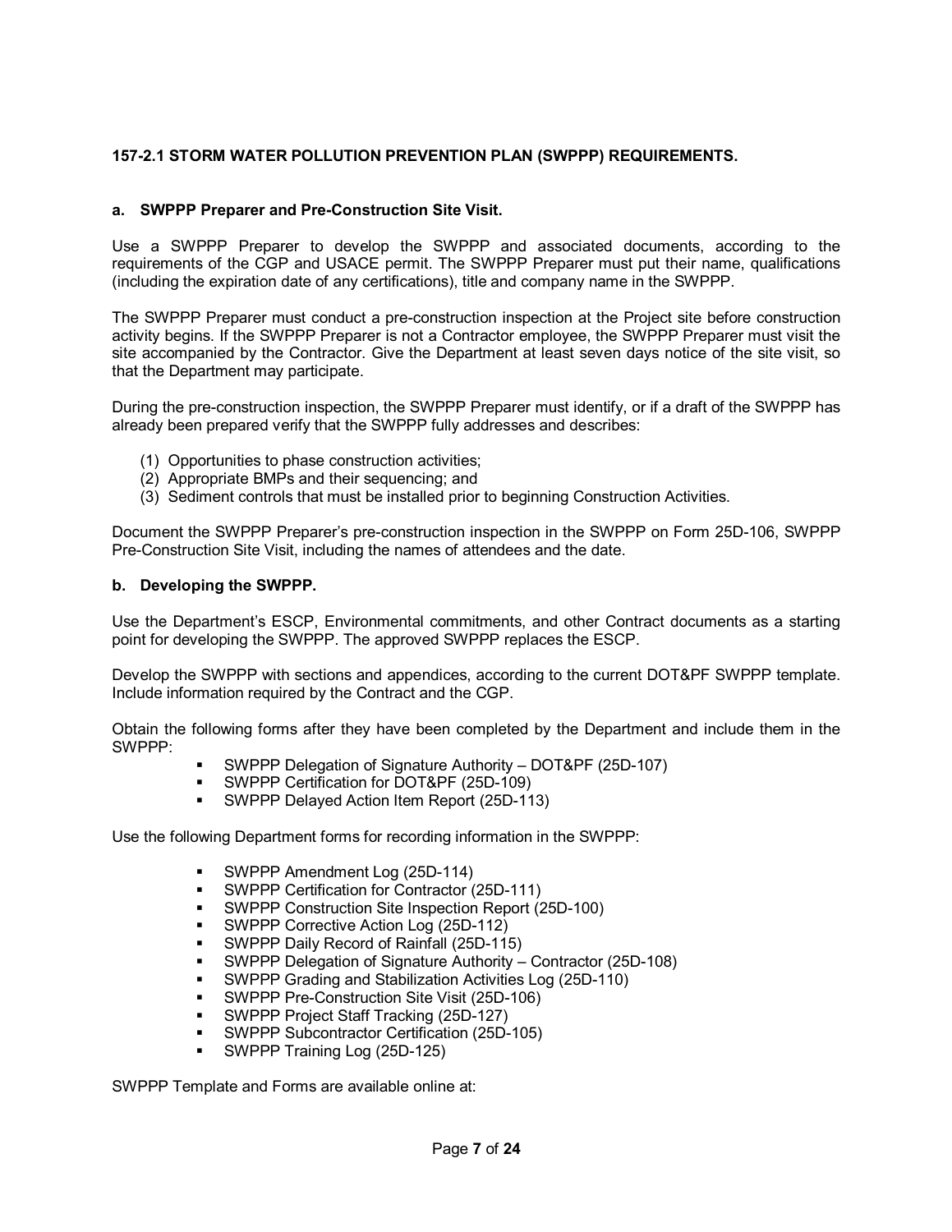http://www.dot.state.ak.us/stwddes/dcsconst/pop\_constforms.shtml

Compile the SWPPP in three ring binders with tabbed and labeled dividers for each section and appendix.

## **c. SWPPP Considerations and Contents.**

The SWPPP must provide erosion and sediment control measures for all Construction Activity within the Project Zone. Construction activity outside the Project Zone must have permit coverage, using a separate SWPPP2, and separate Contractor Inspections.

The SWPPP must consider the activities of the Contractor and all subcontractors and utility companies performing work in the Project Zone. The SWPPP must describe the roles and responsibilities of the Contractor, subcontractors, utility companies, and the Department with regard to implementation of the SWPPP. The SWPPP must identify all operators for the Project, including utility companies performing Construction Activity, and identify the areas:

- (1) Over which each operator has operational control; and
- (2) Where the Department and Contractor are co-operators.

For work outside the Project Zone the SWPPP must identify the entity that has stormwater permit coverage, the operator, and the areas that are:

- (1) Dedicated to the Project and where the Department is not an operator; and
- (2) Not dedicated to the project, but used for the project.

Develop the SWPPP according to the requirements of the CGP and this specification. Account for the Contractor's construction methods and phasing. Identify the amount of mean annual precipitation Comply with the CGP Part 1.4.2 Allowable Non-Storm Water Discharges. List locations where authorized non-storm water will be used, including the types of water that will be used on-site.

Include the Department's Anti-degradation Analysis in the SWPPP, if storm water from the Project Zone discharges into receiving water that is considered a high quality water and that constitutes an outstanding national resource, according to CGP Part 2.1.5.

There are special requirements in the CGP Part 3.2, for storm water discharges into an impaired water body, and they may include monitoring of storm water discharges. For Projects meeting the permit criteria, the Department will initiate a monitoring program for the storm water within the Project Zone, and will provide the required information and reports for inclusion in the SWPPP. The Contractor is responsible for monitoring and reporting outside the Project Zone.

Preserve natural topsoil unless infeasible. Delineate the site according to CGP Part 4.1. Use stakes, flags, or silt fence, etc. to identifying areas where land disturbing activities will occur and areas that will be left undisturbed. Minimize the amount of soil exposed during Construction activity according to CGP Part 4.1.2.

Comply with CGP Part 4.3, requirements for dewatering for trenches and excavations.

The SWPPP must identify specific areas where potential erosion, sedimentation, or pollution may occur. The potential for wind erosion must be addressed. The potential for erosion at drainage structures must be addressed.

Describe methods and time limits, to initiate temporary or permanent soil stabilization. For areas with mean annual precipitation of:

a. 40 inches or less, initiate stabilization as soon as practicable and within 14 days; or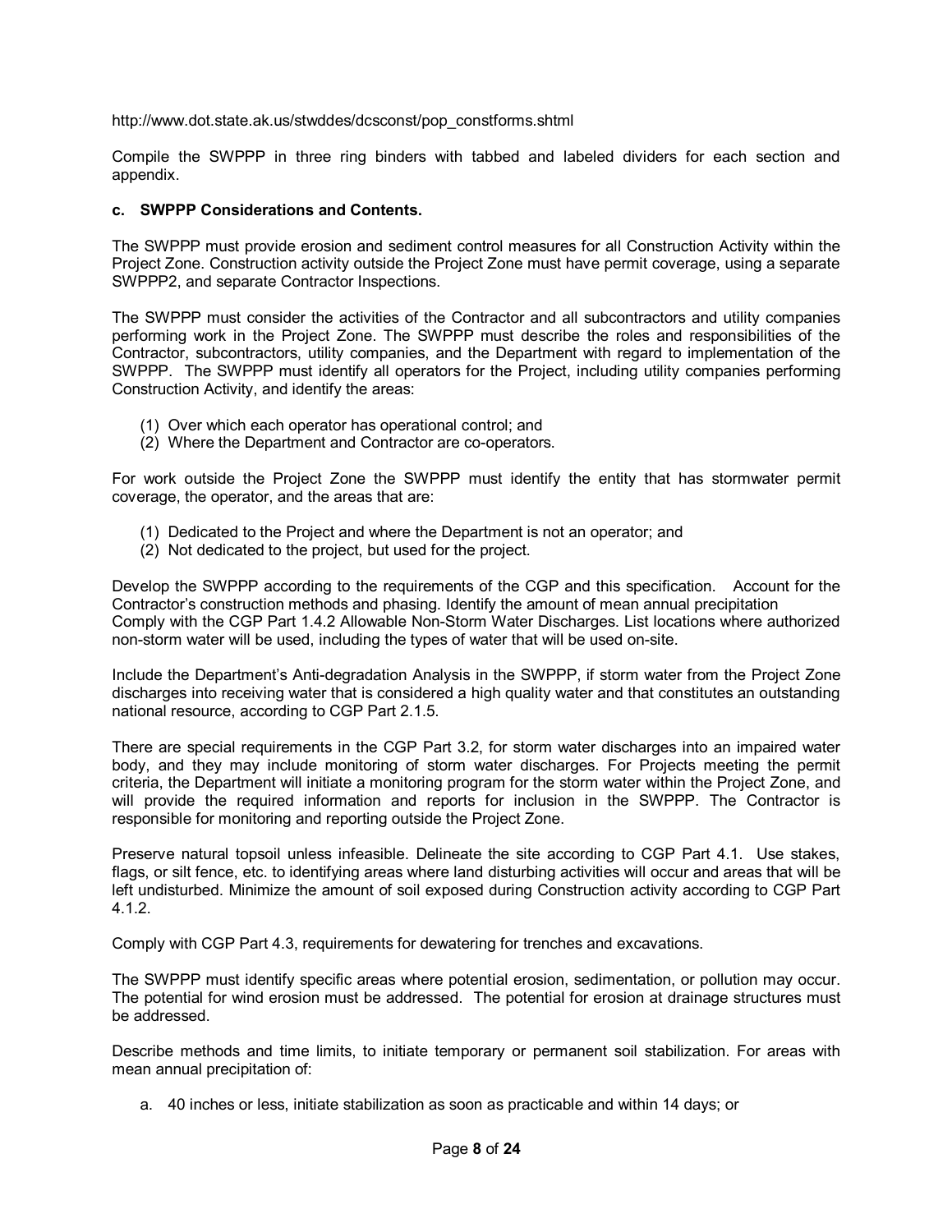b. Greater than 40 inches, initiate stabilization as soon as practicable and within seven days.

Within seven days of initiating final stabilization, either complete final stabilization or continue maintenance of work until final stabilization is complete.

Include in the "Stabilize Soils" section of the SWPPP, a description of how you will minimize the amount of disturbed and unstabilized ground in the fall season. Identify anticipated dates of fall freeze-up and spring thaw. Describe how you will stabilize areas when it is close to or past the seasonal time of snow cover or frozen conditions, and before the first seasonal thaw. Include a plan for final stabilization.

Plans for ATSs must be submitted to DEC for review at least 14 days prior to their use and the Operator of the ATS identified in the SWPPP. Any use of treatment chemicals must be identified on the NOI.

The SWPPP must provide designated areas for equipment and wheel washing, equipment fueling and maintenance, chemical storage, staging or material storage, waste or disposal sites, concrete washouts, paint and stucco washouts, and sanitary toilets. These activities must be done in designated areas that are located, to the extent practicable, away from drain inlets, conveyance channels, and waters of the US. No discharges are allowed from concrete washout, paint and stucco washout; or from release oils, curing compounds, fuels, oils, soaps, and solvents. Equipment and wheel washing water that doesn't contain detergent may be discharged on-site if it is treated before discharge.

Design temporary BMPs for a 2 year 24 hour precipitation amount. Describe BMPs in the SWPPP and in SWPPP Amendments, including source controls, sediment controls, discharge points, and temporary and permanent stabilization measures. Describe the design, placement, installation, and maintenance of each BMP, using words and drawings as appropriate. Describe the design capacity of sediment basins (including sediment ponds and traps). Provide a citation to the BMP Manual or publication used as a source for the BMP, including the title of the BMP Manual or publication, the author (individual or agency), and date of publication. If no published source was used to select or design a BMP, then the SWPPP or SWPPP amendment must state that "No BMP manual or publication was used for this design."

Describe the sequence and timing of activities that disturb soils and of BMP implementation and removal. Phase earth disturbing activities to minimize unstabilized areas, and to achieve temporary or final stabilization quickly. Whenever practicable incorporate final stabilization work into excavation, embankment and grading activities.

Identify the inspection frequency in the SWPPP:

For projects where the mean annual precipitation is less than 40 inches, either:

- a. Inspect at least once every seven (7) calendar days; or
- b. Inspect at least once every fourteen (14) calendar days and within twenty-four hours of the end of a storm event that resulted in a discharge from the site.

For projects where the mean annual precipitation if forty (40) inches or greater:

- a. Inspect once every seven (7) calendar days.
- b. For periods of relatively continuous precipitation or sequential storm events inspect at least twice every seven (7) calendar days.

Linear Project Inspections, described in CGP Part 6.5. are applicable to this project.

The SWPPP must cite and incorporate applicable requirements of the Project permits, environmental commitments, USACE permit, and commitments related to historic preservation. Make additional consultations or obtain permits as necessary for Contractor specific activities which were not included in the Department's permitting and consultation.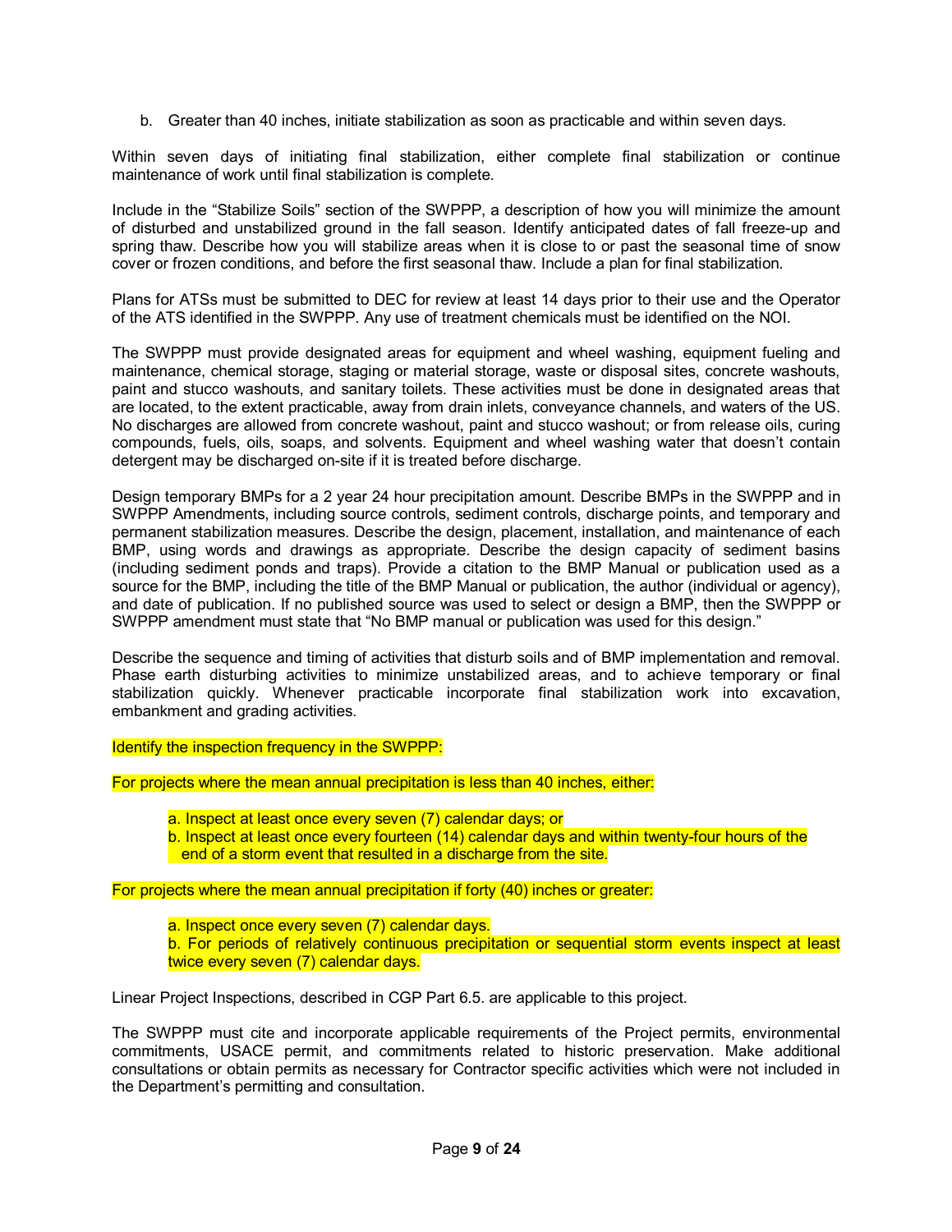The SWPPP is a dynamic document. Keep the SWPPP current by noting installation, modification, and removal of BMPs, and by using amendments, SWPPP amendment logs, Inspection Reports, corrective action logs, records of land disturbance and stabilization, and any other records necessary to document storm water pollution prevention activities and to satisfy the requirements of the Consent Decree, CGP and this specification. See Subsection 157-3.3 for more information.

# **d. Recording Personnel and Contact Information in the SWPPP.**

Identify the SWPPP Manager as the Storm Water Lead and Storm Water Inspector positions in the SWPPP. Document the SWPPP Manager's responsibilities in Section 2.0 Storm Water Contacts, of the SWPPP template and:

- (1) Identify that the SWPPP Manager does not have authority to sign inspection reports (unless the SWPPP Manager is also the designated project Superintendent).
- (2) Identify that the SWPPP Manager cannot prepare the SWPPP unless the SWPPP Manager meets the Contract requirements for the SWPPP Preparer.

Include in the SWPPP, Records of the AK-CESCL cards or certificates for the Superintendent and SWPPP Manager, and for any acting Superintendent and acting SWPPP Managers. If the Superintendent or SWPPP Manager is replaced permanently or temporarily, by an acting Superintendent or acting SWPPP Manager; record in the SWPPP (use Form 25D-127) the names of the replacement personnel, the date of the replacement. For temporary personnel record their beginning and ending dates.

Provide 24 hour contact information for the Superintendent and SWPPP Manager. The Superintendent and SWPPP Manager must have 24 hour contact information for all Subcontractor SWPPP Coordinators and Utility SWPPP Coordinators.

Include in the SWPPP, Records of the AK-CESCL cards or certificates of ATS operators. Record names of ATS operators and their beginning and ending dates, on Form 25D-127.

The Department will provide Records of AK-CESCL cards or certificates for the Project Engineer, Stormwater Inspectors, and Monitoring Person (if applicable), and names and dates they are acting in that position. Include the Department's Records in the SWPPP Appendix. Include the department's Storm Water Inspector and Storm Water Monitoring Person (if applicable) in section 2.0 of the SWPPP.

# **1572.2 HAZARDOUS MATERIAL CONTROL PLAN (HMCP) REQUIREMENTS.**

Prepare the HMCP for prevention of pollution from storage, use, containment, cleanup, and disposal of all hazardous material, including petroleum products related to construction activities and equipment. Include the HMCP as an appendix to the SWPPP. Compile Material Safety Data Sheets in one location and reference that location in the HMCP.

Designate a Contractor's Spill Response Field Representative with 24 hour contact information. Designate a Subcontractor Spill Response Coordinator for each subcontractor. The Superintendent and Contractor's Spill Response Field Representative must have 24 hour contact information for each Subcontractor Spill Response Coordinator and the Utility Spill Response Coordinator.

List and give the location and estimated quantities of hazardous materials (Including materials or substances listed in 40 CFR 117 and 302, and petroleum products) to be used or stored on the Project. Hazardous materials must be stored in covered storage areas. Include secondary containment for all hazardous material storage areas.

Identify the locations where fueling and maintenance activities will take place, describe the activities, and list controls to prevent the accidental spillage of petroleum products and other hazardous materials.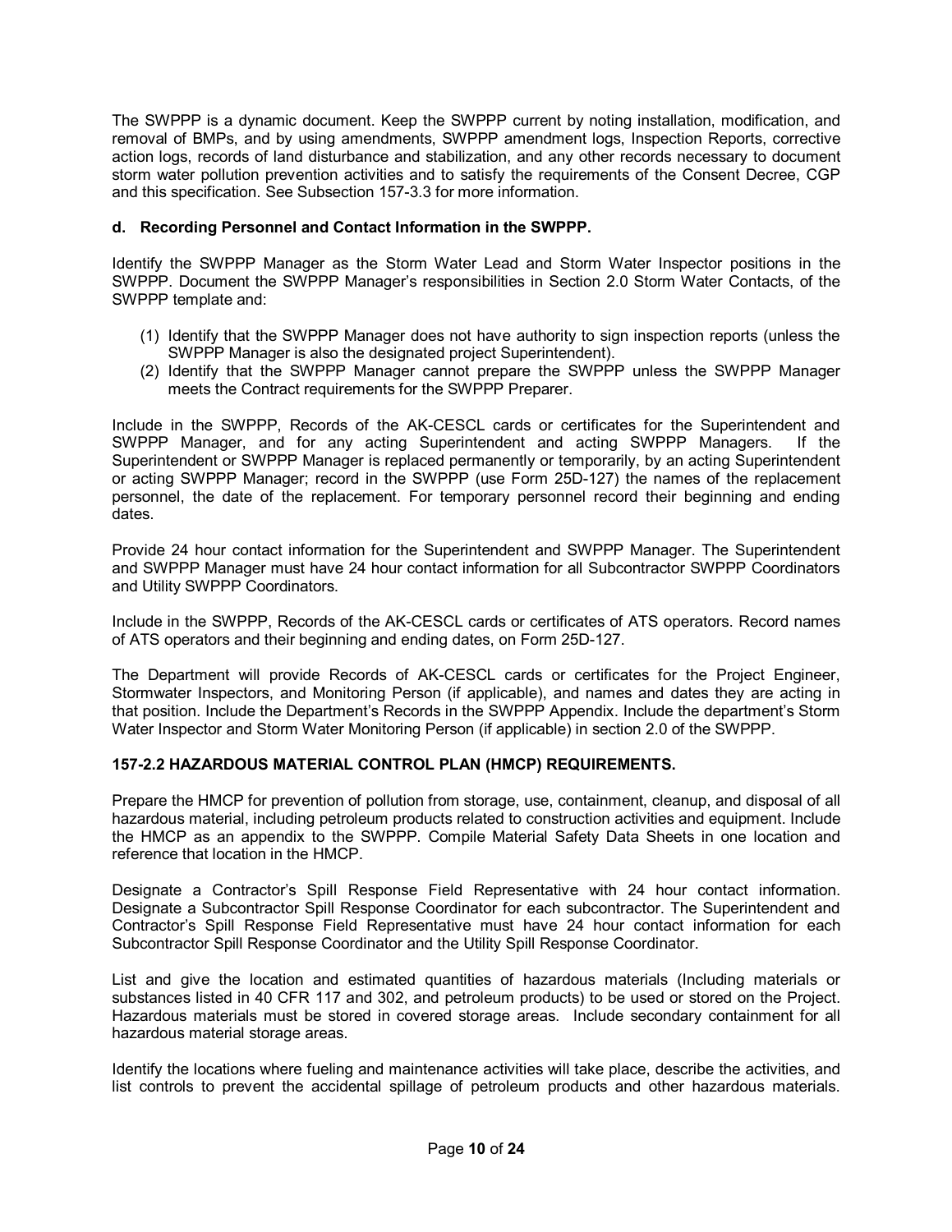Controls include placing absorbent pads or other suitable containment under fill ports while fueling, under equipment during maintenance or repairs, and under leaky equipment.

List the types and approximate quantities of response equipment and cleanup materials available on the Project. Include a list and location map of cleanup materials, at each different work site and readily available off site (materials sources, material processing sites, disposal sites, staging areas, etc). Spill response materials must be stored in sufficient quantity at each work location, appropriate to the hazards associated with that site.

Describe procedures for containment and cleanup of hazardous materials. Describe a plan for the prevention, containment, cleanup, and disposal of soil and water contaminated by spills. Describe a plan for dealing with contaminated soil and water encountered during construction. Clean up spills or contaminated surfaces immediately.

Describe methods of disposing of waste petroleum products and other hazardous materials generated by the Project, including routine maintenance. Identify haul methods and final disposal areas. Assure final disposal areas are permitted for hazardous material disposal.

Describe methods of complying with the requirements of AS 46.04.010-900, Oil and Hazardous Substances Pollution Control, and 18 AAC 75. Include contact information for reporting hazardous materials and petroleum product spills to the Project Engineer and reporting to federal, state and local agencies.

# **1572.3 SPILL PREVENTION, CONTROL AND COUNTERMEASURE PLAN (SPCC Plan) REQUIREMENTS.**

Prepare and implement an SPCC Plan when required by 40 CFR 112; when both of the following conditions are present on the Project:

- a. Oil or petroleum products from a spill may reach navigable waters (as defined in 40 CFR 112); and
- b. Total above ground storage capacity for oil and any petroleum products is greater than 1,320 gallons (not including onboard tanks for fuel or hydraulic fluid used primarily to power the movement of a motor vehicle or ancillary onboard oil-filled operational equipment, and not including containers with a storage capacity of less than 55 gallons)

Reference the SPCC Plan in the HMCP and SWPPP.

# **1572.4 RESPONSIBILITY AND AUTHORITY OF THE SUPERINTENDENT AND SWPPP MANAGER.**

The Superintendent is responsible for the overall operation of the Project and all Contractor furnished sites and facilities directly related to the Project. The Superintendent shall sign and certify the SWPPP, Inspection Reports, and other reports required by the CGP, except the NOI and NOT. The Superintendent may not delegate the task or responsibility of signing and certifying the SWPPP submitted under Subsection 157-1.3.a, Inspection Reports, and other reports required by the CGP.

The Superintendent may assign certain duties to the SWPPP Manager, those duties may include:

- **a.** Ensuring Contractor's and subcontractor's compliance with the SWPPP and CGP;
- **b.** Ensuring the control of erosion, sedimentation, or discharge of pollutants;
- **c.** Directing and overseeing installation, maintenance, and removal of BMPs;
- **d.** Performing Inspections; and
- **e.** Updating the SWPPP including adding amendments and forms.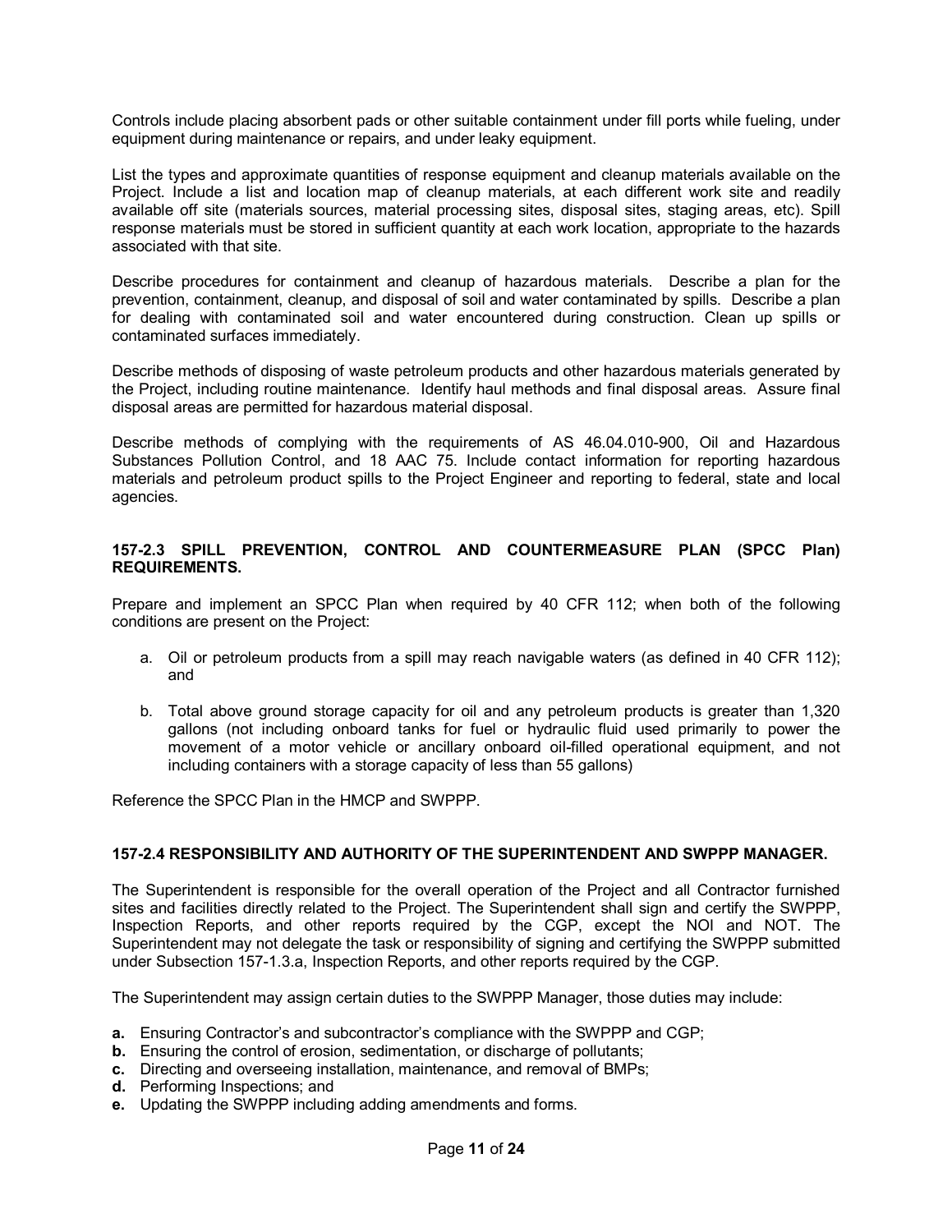When Bid Item P-157(g) is part of the Contract, the SWPPP Manager must be available at all times to administer SWPPP requirements, and be physically present within the Project Zone or the project office, for at least eight hours per day when construction activities are occurring

The Superintendent and SWPPP Manager shall be knowledgeable in the requirements of this Item P157, the SWPPP, CGP, BMPs, HMCP, SPCC Plan, environmental permits, environmental commitments, and historic preservation commitments.

The Superintendent and SWPPP Manager shall have the Contractor's complete authority and be responsible for suspending construction activities that do not conform to the SWPPP or CGP.

## **1572.5 MATERIALS.**

Use materials suitable to withstand hydraulic, wind, and soil forces, and to control erosion and trap sediments according to the requirements of the CGP and the Specifications.

Use the temporary seed mixture specified by special provision, or use annual rye grass if no temporary seed mix is specified.

Use soil stabilization material as specified in Item P-682 and T-908.

Use silt fences as specified in Item P-680.

Use straw that is certified as free of noxious weed by the United States Department of Agriculture, Natural Resources Conservation Service, Local Soil and Water Conservative District. Alaska Weed Free Forage Certification Program must be used when available. Hay may not be substituted for straw.

Use Oregon Scientific RGR126 wireless rain gauge with temperature, or Taylor 2751 Digital Wireless Rain Gauge with Thermometer, or approved equivalent.

# **1572.6 CONTRACTOR REQUIREMENTS.**

The Contractor must be familiar with the requirements of the CGP and Consent Decree because Contractor's employees will be conducting duties that relate to compliance with the CGP and the Consent Decree. A copy of the Consent Decree is available on the Department's Statewide Environmental Office web page.

#### **1573.1 CONSTRUCTION REQUIREMENTS.**

Comply with the SWPPP and the requirements of the CGP.

#### **a. Before Construction Activity may Begin.**

The following actions must be completed before Construction Activity begins:

- (1) The SWPPP Preparer must visit the Project, the visit must be documented in the SWPPP, and the SWPPP must be developed (or amended) with findings from the visit
- (2) The SWPPP must be approved by the Engineer
- (3) The Contractor must be authorized to begin by the Engineer
- (4) The Project eNOIs for the Department and for the Contractor, as well as any other eNOIs if there are additional operators, must be listed as Active Status on the ADEC website
- (5) The Department approved SWPPP must be submitted to ADEC and Local Government (when required); and
- (6) The Contractor has transmitted to the Engineer an electronic copy of the approved SWPPP.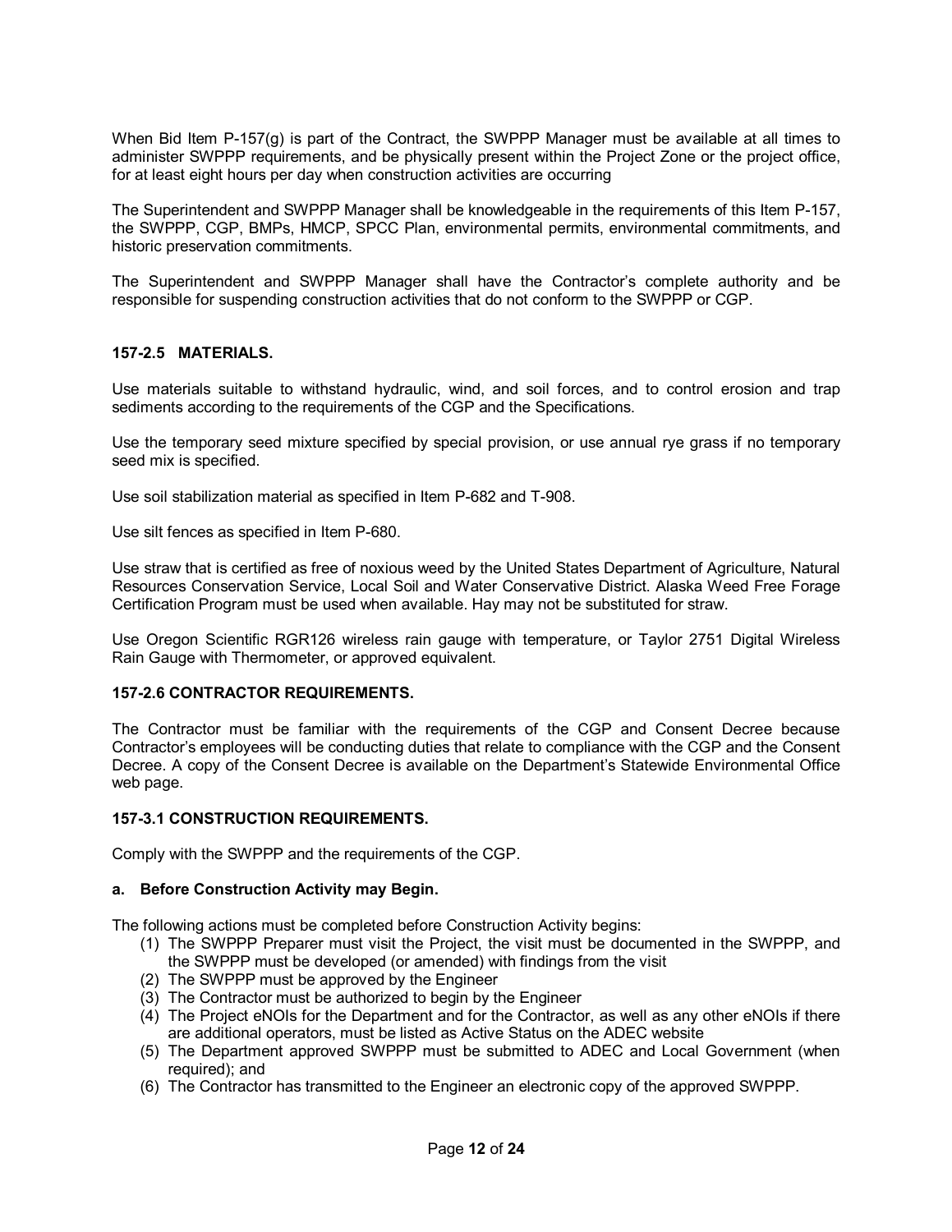You may begin Winter Construction activity according to CGP Part 4.10.3, provided actions (1) through (3) above are completed before winter construction activity begins.

Post notices containing the following information:

- · Copy of all eNOIs related to this project
- · Name and 24 hour phone number of SWPPP Manager
- · Location of the SWPPP

Post notices on the outside wall of the Contractor's project office, and near the main entrances of the construction project. Protect postings from the weather. Locate postings so the public can read them without obstructing construction activities or the traveling public (for example, at an existing pullout). Do not use retroreflective signs for the SWPPP posting. Do not locate SWPPP signs in locations where the signs may be confused with traffic control signs or devices. Update the notices if the listed information changes.

Install an outdoor rain gauge in per manufacturer's guidance in a readily accessible location on the Project.

Delineate the site for both land disturbing activities and areas that will be left undisturbed. Install sediment controls and other BMPs that must be placed prior to the initiation of Construction Activity.

# **b. During Construction.**

Before subcontractors or utility companies begin soil disturbing activities, provide to them copies of applicable portions of the SWPPP, and require them to sign a SWPPP Subcontractor Certification, Form 25D-105. Include SWPPP Subcontractor Certifications as an appendix to the SWPPP. Ensure subcontractors and utility companies understand and comply with the SWPPP and the CGP. Inform subcontractors and utility companies of SWPPP amendments that affect them in a timely manner. Coordinate with subcontractors and utility companies doing work in the Project Zone so BMPs, including temporary and permanent stabilization are installed, maintained, and protected from damage.

Provide on-going training to employees and subcontractors, on control measures at the site and applicable storm water pollution prevention procedures. Training must be specific to the installation, maintenance, protection, and removal of control measures. Training must be given at a frequency that will be adequate to ensure proper implementation and protection of control measures, and no less frequently than once a month during construction activity. Document on the SWPPP Training Log. Form 25D-125, the dates and attendees to these trainings. Include the SWPPP Training Log as an appendix to the SWPPP.

Notify the Engineer immediately if the actions of any utility company or subcontractor do not comply with the SWPPP and the CGP.

Comply with Subsection GCP-70-11 Protection and Restoration of Property and Landscape. Concrete washout must be fully contained.

Fuel in designated areas. Place absorbent pads or other suitable containment under fill ports while fueling, under equipment during maintenance or repairs, and under leaky equipment.

Comply with requirements of the HMCP and SPCC Plan, and all local, state and federal regulations that pertain to the handling, storage, containment, cleanup, and disposal of petroleum products or other hazardous materials.

Keep the SWPPP and HMCP current (refer to Subsection 1572.1.c, SWPPP Considerations and Contents)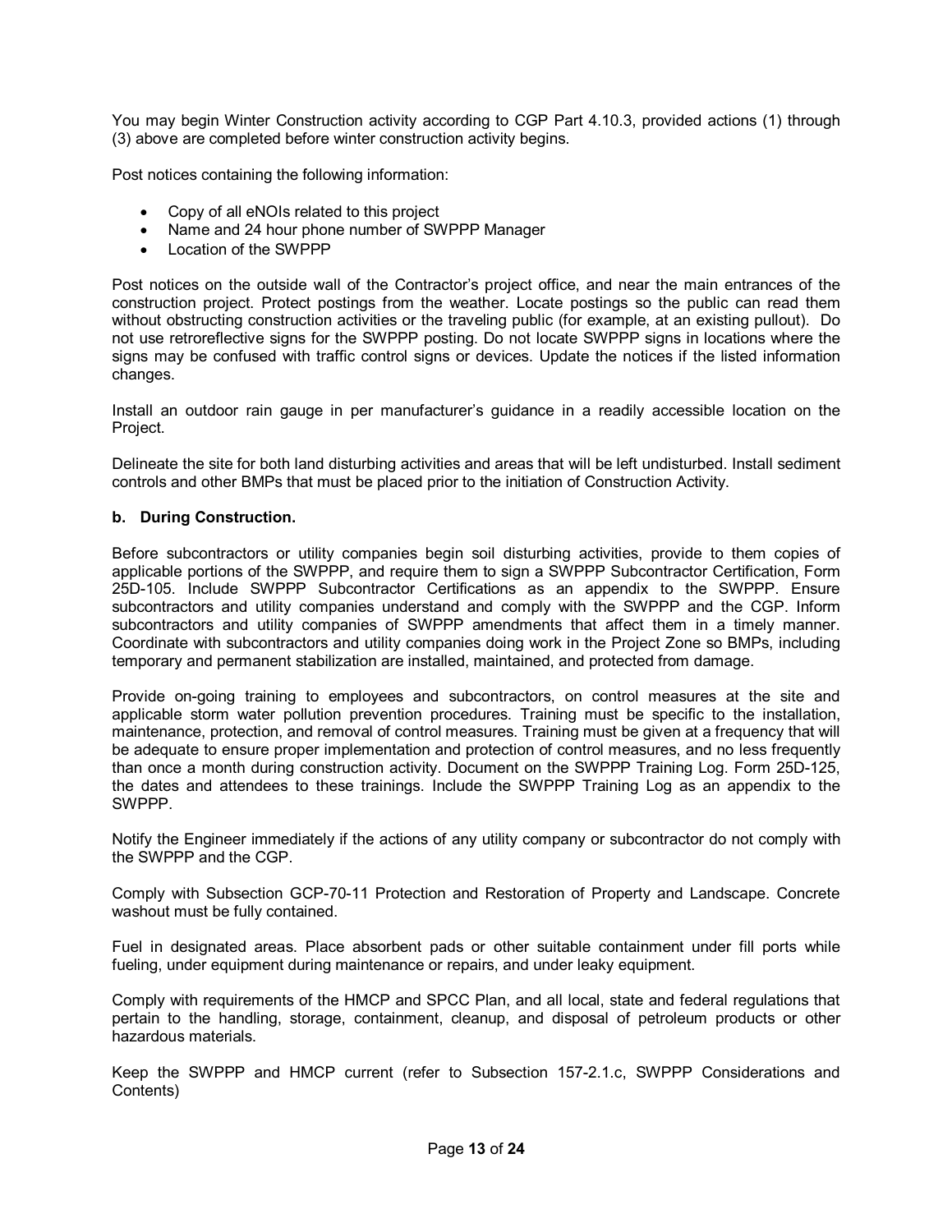# **c. Pollutant and Hazardous Materials Reporting Requirements.**

If there has been an incident of non-compliance with the CGP that may endanger health or the environment, immediately report the incident to ADEC according to the CGP, Appendix A, Part 3.0. Notify the Engineer immediately and to the extent possible coordinate reports to ADEC with the Engineer. The report must include:

- · A description of the noncompliance and its causes
- The exact dates and times of noncompliance
- · If not yet corrected the anticipated time the project will be brought back into compliance
- The corrective action taken or planned to reduce, eliminate and prevent reoccurrence

If there has been an incident of noncompliance with USACE Permits, then notify the Engineer immediately of the non-compliance.

Report spills of petroleum products or other hazardous materials to the Engineer and other agencies as required by law. Use the HMCP and SPCC Plan (if available) for contact information to report spills to regulatory agencies.

## **d. Corrective Action and Maintenance of BMPs.**

Implement maintenance as required by the CGP, SWPPP, and manufacturer's specifications, whichever is more restrictive.

Implement corrective action:

- If an incident of non-compliance with the SWPPP, or CGP is identified;
- If an Inspection or the Engineer identifies the SWPPP or any part of the SWPPP is ineffective in preventing erosion, sedimentation or the discharge of pollutants;
- · If a required BMP was not installed according to the SWPPP schedule or phasing or was installed incorrectly, or was not installed according to the CGP Part 4.0.
- If a BMP is not operating as intended, has not been maintained in an effective operation condition, or is unable to effectively perform the intended function.
- · If a prohibited discharge of pollutants, as specified in CGP Part 4.6 is occurring or will occur, or
- If there is accumulation of sediment or other pollutants, that is in or near any storm water conveyance channels, or that may enter a discharge point or storm sewer system. If there is accumulation of sediment or other pollutants that is being tracked outside the project zone.

Implement corrective actions so that they comply with the following time requirements:

- For conditions that are easily remedied (i.e. removal of tracked sediment, maintenance of control measure, or spill clean-up), initiate corrective action within 24 hours and complete as soon as possible.
- · For all other conditions meet both requirements:
	- (a) Corrective action is completed in time to protect water quality; and
	- (b) Corrective action is completed no later than the Complete-by-Date that was entered in an Inspection Report (see Subsection 157-3.3.b for more information).

If a corrective action is not implemented within the time requirements of this section, document the situation in the SWPPP, notify the Engineer and implement corrective action as soon as possible.

If a corrective action could affect a subcontractor, notify the subcontractor within three days of taking the corrective action. Require in your written subcontract, that subcontractors must notify the Contractor within 24 hours of becoming aware of a condition that requires a corrective action.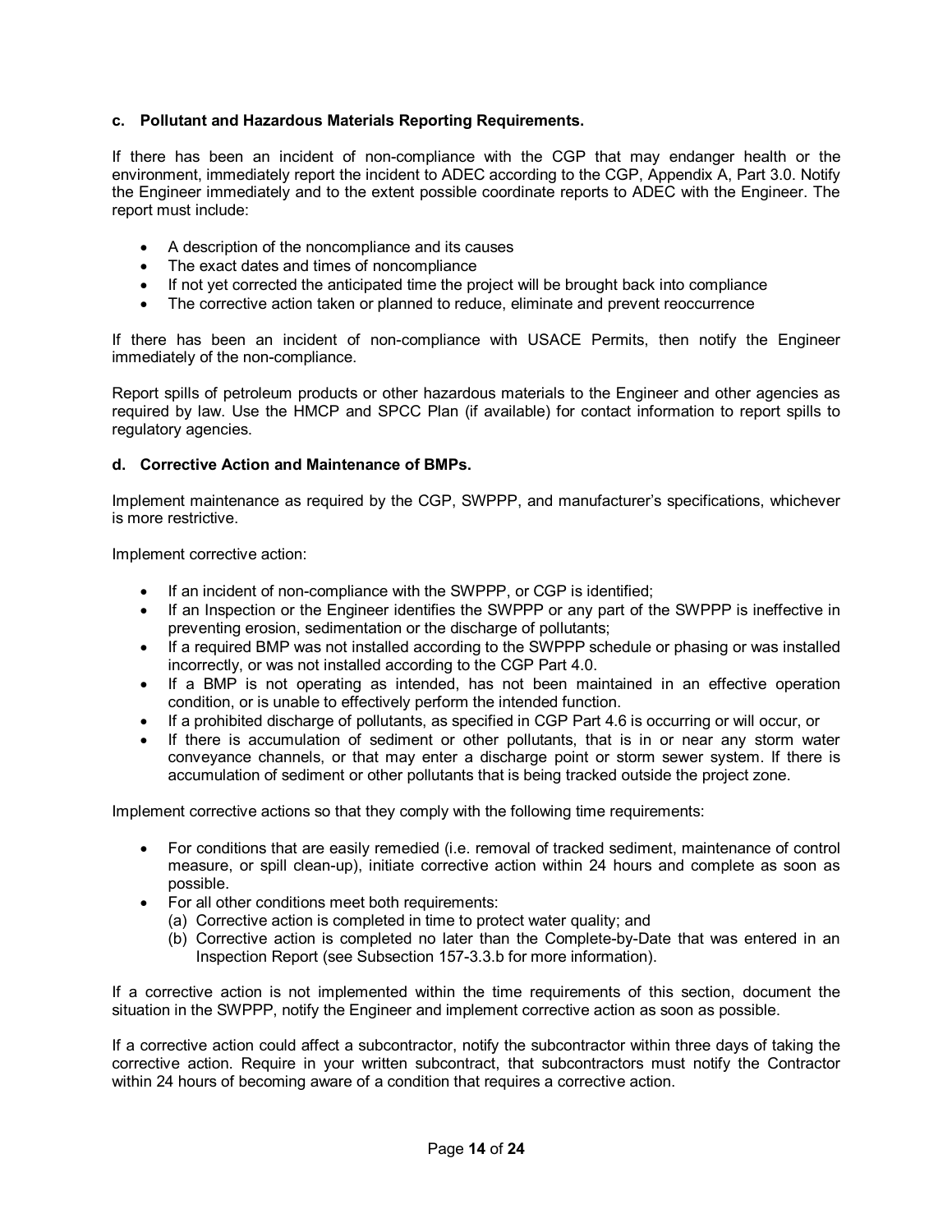### **e. Stabilization.**

Stabilization may be accomplished using temporary or permanent measures. Initiate stabilization of disturbed soils, erodible stockpiles, disposal sites, and of erodible aggregate layers so that all of the following conditions are satisfied:

- · As soon as practicable
- · As soon as necessary to avoid erosion, sedimentation, or the discharge of pollutants
- · As identified in the SWPPP

Land may be disturbed and stabilized multiple times during a project. Coordinate work to minimize the amount of disturbed soil at any one time. Do not disturb more soil than you can stabilize with the resources available.

Temporarily stabilize from wind and water erosion portions of disturbed soils, portions of stockpiles, and portions of disposal sites, that are not in active construction. Temporary stabilization measures may require a combination of measures including but not limited to vegetative cover, mulch, stabilizing emulsions, blankets, mats, soil binders, non-erodible cover, dust palliatives, or other approved methods.

When temporary or permanent seeding is required, provide a working hydro seeding equipment located within 100 miles of the project by road; with 1,000 gallon or more tank capacity, paddle agitation of tank, and the capability to reach the seed areas with an uniform mixture of water, seed, mulch and tackifier. If the project is located in an isolated community the hydro-seeder must be located at the project.

Before applying temporary or permanent seeding, prepare the surface to be seeded to reduce erosion potential and to facilitate germination and growth of vegetative cover. Apply seed and maintain seeded areas. Reseed areas where growth of temporary vegetative cover is inadequate to stabilize disturbed ground.

Apply permanent seed according to Items T-901 and T-908, within the time periods allowed by the CGP and the contract, at locations where seeding is indicated on the plans and after land-disturbing activity is permanently ceased.

When installing a culvert or other drainage structure where stream bypass is not used, install temporary or permanent stabilization concurrently or immediately after placing the culvert or drainage structure in a manner that complies with the SWPPP, applicable project permits and prevents discharge of pollutants. Install temporary and permanent stabilization:

- At the culvert or drainage structure inlet and outlet; and
- · In the areas upstream and downstream that may be disturbed by the process of installing the culvert, culvert end walls, culvert end sections, or drainage structure.

Before deactivating a stream bypass or stream diversion used for construction of a bridge, culvert, or drainage structure, install permanent stabilization:

- (1) At the inlet and outlet of the culvert, drainage structure, or bridge;
- (2) In the area upstream and downstream of the culvert, drainage structure, or bridge, that is disturbed during installation or construction of the culvert, drainage structure, or bridge; and
- (3) Under the bridge.

Within seven days of initiating final stabilization, either complete final stabilization or continue maintenance of work until final stabilization is complete.

#### **f. Ending CGP Coverage and BMP Maintenance.**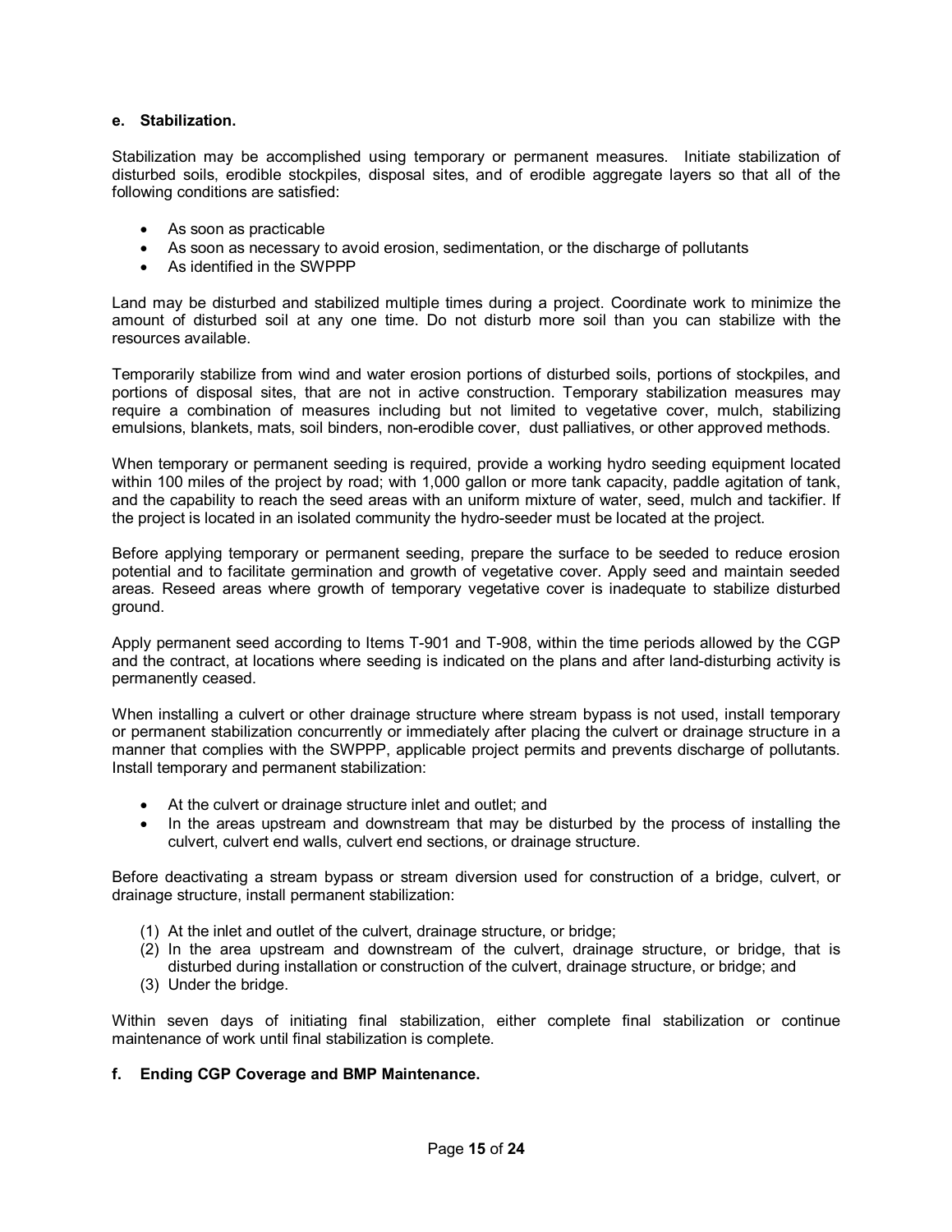The Engineer will determine the date that all the following conditions for ending CGP coverage have been met within the Project Zone:

- · Land disturbing activities have ceased
- · Final Stabilization has been achieved (including at Department furnished material sources, disposal sites, staging areas, equipment areas, etc.); and
- · Temporary BMPs have been removed.

After the Engineer has determined the conditions for ending CGP coverage have been met, the Department will:

- · Send written notice to the Contractor with the date that the conditions were met;
- Submit an eNOT to ADEC; and
- · Provide a copy of the eNOT and ADEC's acknowledgement letter to the Contractor.

The Contractor is responsible for ending permit coverage within the Project Zone, by submitting an eNOT to ADEC within 30 days of meeting the conditions for ending CGP coverage. The Contractor is responsible for BMP maintenance and SWPPP updates until permit coverage is ended.

If the Contractor's CGP eNOI acreage includes Support Activities and any other areas where the Department is not an Operator, the Contractor may not be able to file an eNOT at the same time as the Department. In this case, the Contractor must amend the SWPPP and separate SWPPP2(s), to indicate the Department's CGP coverage has ended, and the Department is no longer an Operator within the Project Zone.

The Contractor must indicate in the SWPPP the areas that have reached Final Stabilization, and the dates land disturbing activities ended and Final Stabilization was achieved. The Contractor must submit an eNOT to ADEC, and insert copies of the Department's and the Contractor's eNOTs with ADEC's acknowledgement letters in the appendix of the SWPPP.

The Contractor must submit a copy of each signed eNOT and ADEC's acknowledgement letter to the Department within three days of filing the eNOT or receiving a written response.

The Contractor is responsible for coordinating local government inspections of work and ending permit coverage with local government. See Subsection 157-1.3.e for more information.

# **g. Transmit final SWPPP.**

Transmit one copy of the final SWPPP, including all amendments and appendices, to the Engineer when the project eNOTs are filed, or within 30 days of the Department's eNOT being filed, whichever is sooner. Transmittal must be by both electronic and hard copy.

# **1573.2 SWPPP DOCUMENTS, LOCATION ONSITE, AVAILABILITY, AND RECORD RETENTION.**

The SWPPP and related documents maintained by the Contractor are the Record for demonstrating compliance with the CGP and the Consent Decree. Copies of SWPPP documents transmitted to the Engineer under the requirements of this specification are informational and do not relieve the Contractor's responsibility to maintain complete records as required by the CGP and this specification.

Keep the SWPPP, HMCP and SPCC Plan at the on-site project office. If there is not an on-site project office, keep the documents at a locally available location that meets CGP requirements and is approved by the Engineer. Records may be moved to another office for record retention after the eNOTs are filed. Records may be moved to another office during winter shutdown. Update on-site postings if records are relocated during winter shutdown. Provide the Department with copies of all Records.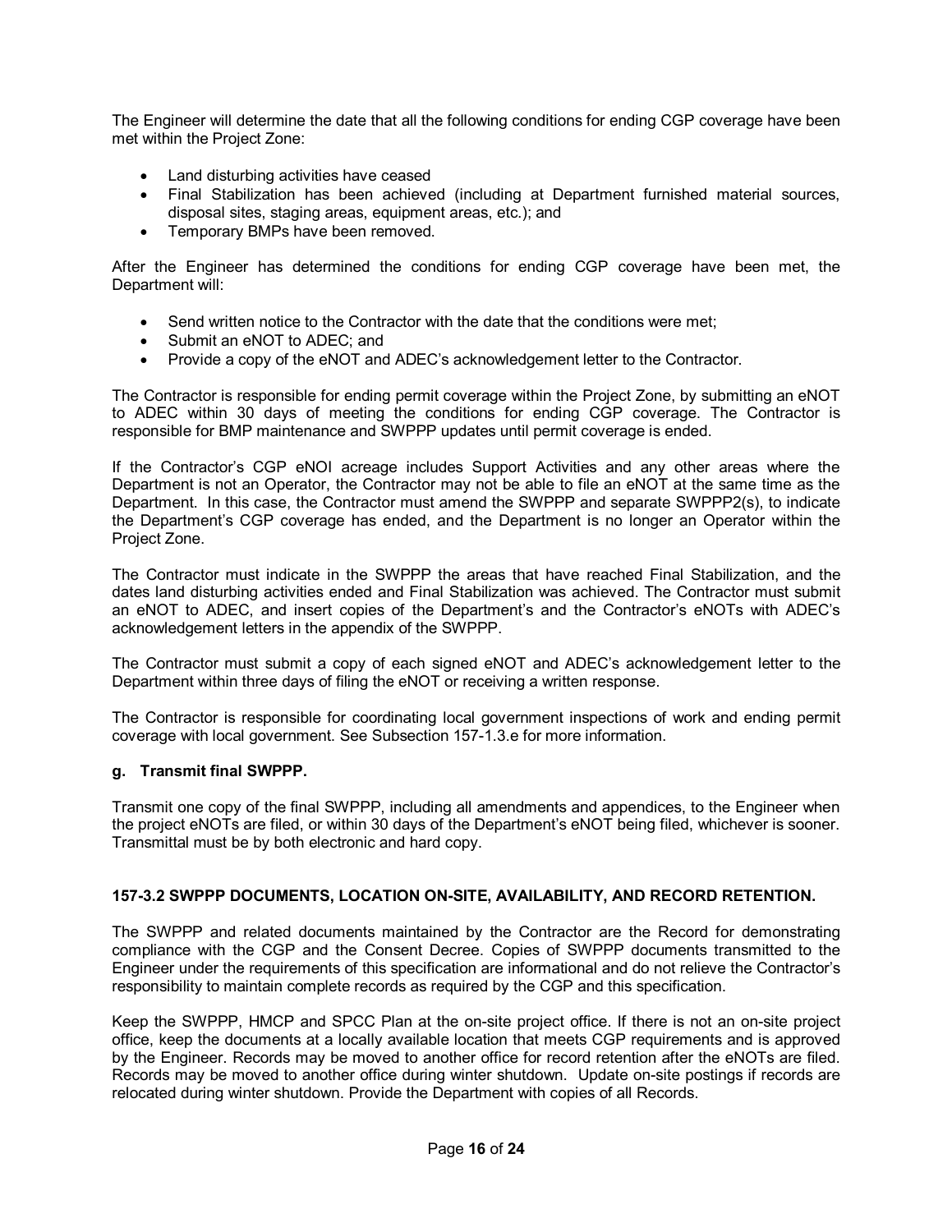Retain Records and a copy of the SWPPP, for at least three years after the date of eNOT. If EPA or ADEC inspects the project, issues a Notice of Violation (NOV), or begins investigation for a potential NOV before the retention period expires, retain the SWPPP and all Records related to the SWPPP and CGP until at least three years after EPA and/or ADEC has determined all issues related to the investigation are settled.

The SWPPP and related documents must be made available for review and copy, to the Department and other regulatory agencies that request them. See CGP Parts 5.10, 6.6 and 9.4.

# **1573.3 SWPPP INSPECTIONS, AMENDMENTS, REPORTS, AND LOGS.**

Perform Inspections, prepare Inspection Reports, and prepare SWPPP Amendments in compliance with the SWPPP and the CGP. Update SWPPP Corrective Action Log, SWPPP Amendment Log, SWPPP Grading and Stabilization Activities Log, and SWPPP Daily Record of Rainfall forms. For active projects update the Records daily.

# **a. Inspection during Construction.**

Conduct Inspections according to the schedule and requirements of the SWPPP and CGP.

Inspections required by the CGP and SWPPP must be performed by the Contractor's SWPPP Manager and the Department's storm water inspector jointly, unless impracticable. For this paragraph, "impracticable" means when both inspectors must fly to a remote area in the winter or when one inspector is sick or unable to travel to the site due to weather. When this is the case, the Operator who conducts the Inspection must provide a copy of the Inspection Report to the other Operator within three days of the Inspection date and document the date of the report transmittal.

# **b. Inspection Reports.**

Use only the DOT&PF SWPPP Construction Site Inspection Report, Form 25D-100 to record Inspections. Changes or revisions to Form 25D-100 are not permitted; except for adding or deleting data fields that list: Location of Discharge Points, and Site Specific BMPs. Complete all fields included on the Inspection Report form; do not leave any field blank.

Unless otherwise directed by the Engineer, insert a Complete-by-Date for each corrective action listed that complies with:

- $(1)$  Section 157-3.1(d)
- (2) The CGP, and
- (3) The Consent Decree.

Provide a copy of the completed, unsigned Inspection Report to the Engineer by noon on the day following the inspection.

The Superintendent must review, correct errors, and sign and certify the Inspection Report, within three days of the date of Inspection. The Engineer may coordinate with the Superintendent to review and correct any errors or omissions before the Superintendent signs the report. Corrections are limited to adding missing information or correcting entries to match field notes and conditions present at the time the Inspection was performed. Deliver the signed and certified Inspection Report to the Engineer on the same day the Superintendent signs it.

The Engineer will sign and certify the Inspection Report and will return the original to the Contractor within three working days.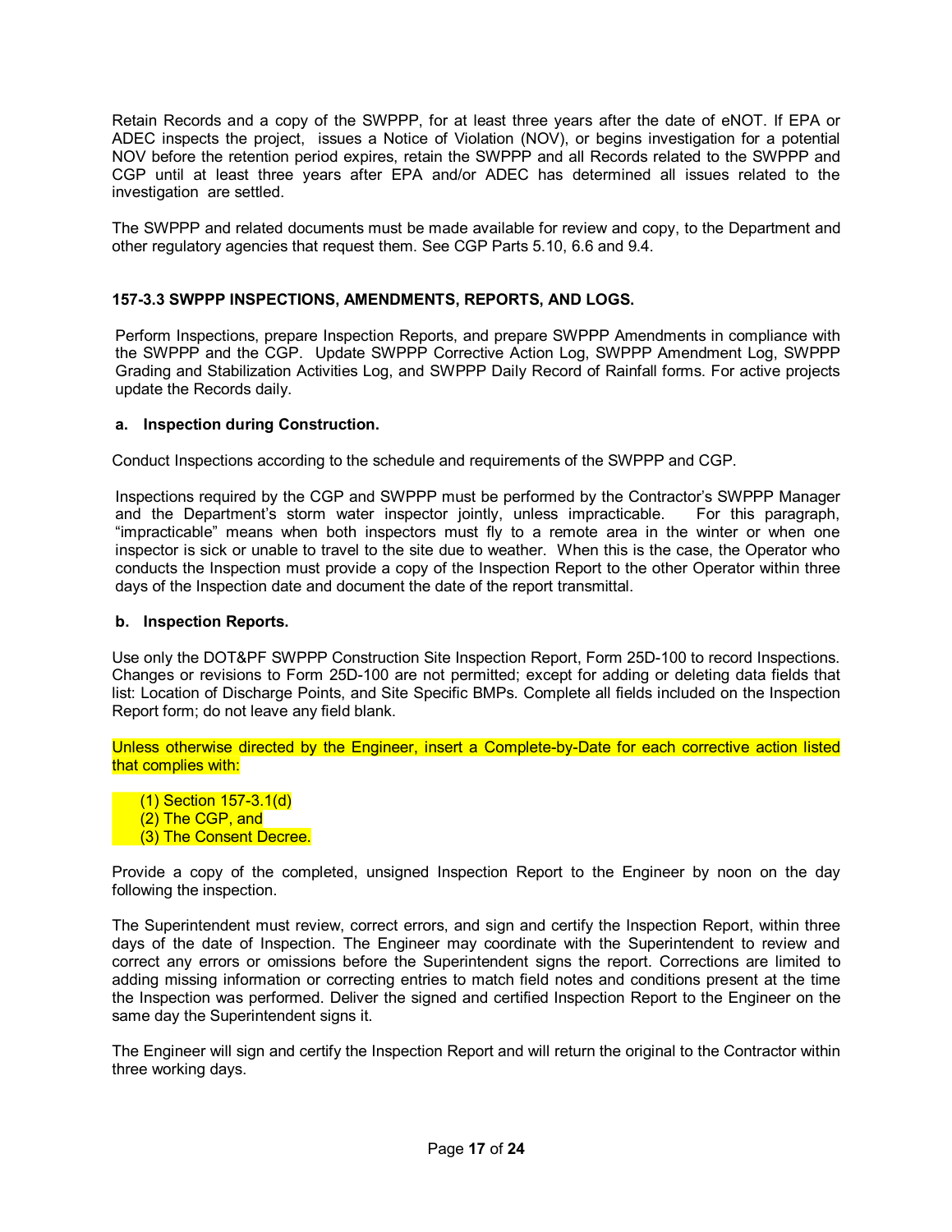The Engineer may make corrections after the Superintendent has signed and certified the Inspection Report. The Engineer will initial and date each correction. If the Engineer makes corrections, the Superintendent must recertify the Inspection Report by entering a new signature and date in the white space below the original signature and date lines. Send a copy of the recertified Inspection Report to the Engineer on the day it is recertified.

If subsequent corrections to the certified Inspection Report are needed, document the corrections in an addendum that addresses only the omitted or erroneous portions of the original Inspection Report. The Superintendent and the Engineer must both sign and certify the addendum.

# **c. Inspection before Seasonal Suspension of Work.**

Conduct an Inspection before seasonal suspension of work to confirm BMPs are installed and functioning according to the requirements of the SWPPP and CGP.

# **d. Reduced Inspection Frequencies.**

Conduct Inspections according to the inspection schedule indicated in the approved SWPPP. Any change in inspection frequency must be approved by the Engineer, and beginning and ending dates documented as an amendment to the SWPPP.

Inspection frequency may be reduced to at least one Inspection every 30 days, if approved by the Engineer and the entire site is temporarily stabilized;

When work is suspended due to freezing conditions, the Engineer may suspend inspection requirements after fourteen days of freezing conditions if:

- (1) Soil disturbing activities are suspended; and
- (2) Soil stabilizing activities are suspended.

Inspections must resume according to the normal inspection schedule identified in the SWPPP, at least 21 days before anticipated spring thaw.

The Engineer may waive requirements for updating the Grading and Stabilization Activities Log and Daily Record of Rainfall during seasonal suspension of work. If so, resume collecting and recording weather data on the Daily Record of Rainfall form one month before thawing conditions are expected to result in runoff. Resume recording land disturbance and stabilization activities on the Grading and Stabilization Activities Log when Construction Activity resumes.

# **e. Stabilization before Seasonal Thaw.**

Construction Activities within the Project Zone must be stabilized with appropriate BMPs prior to seasonal thaw. Seasonal thaw is the annual (first) recurrence of snow and ice melting after a prolonged period of freezing conditions.

# **f. Inspection before Project Completion.**

Conduct Inspection to ensure Final Stabilization is complete throughout the Project, and temporary BMPs that are required to be removed are removed. Temporary BMPs that are biodegradable and are specifically designed and installed with the intent of remaining in place until they degrade, may remain in place after project completion.

# **g. Items and Areas to Inspect.**

Conduct Inspections of the areas required by the CGP and SWPPP.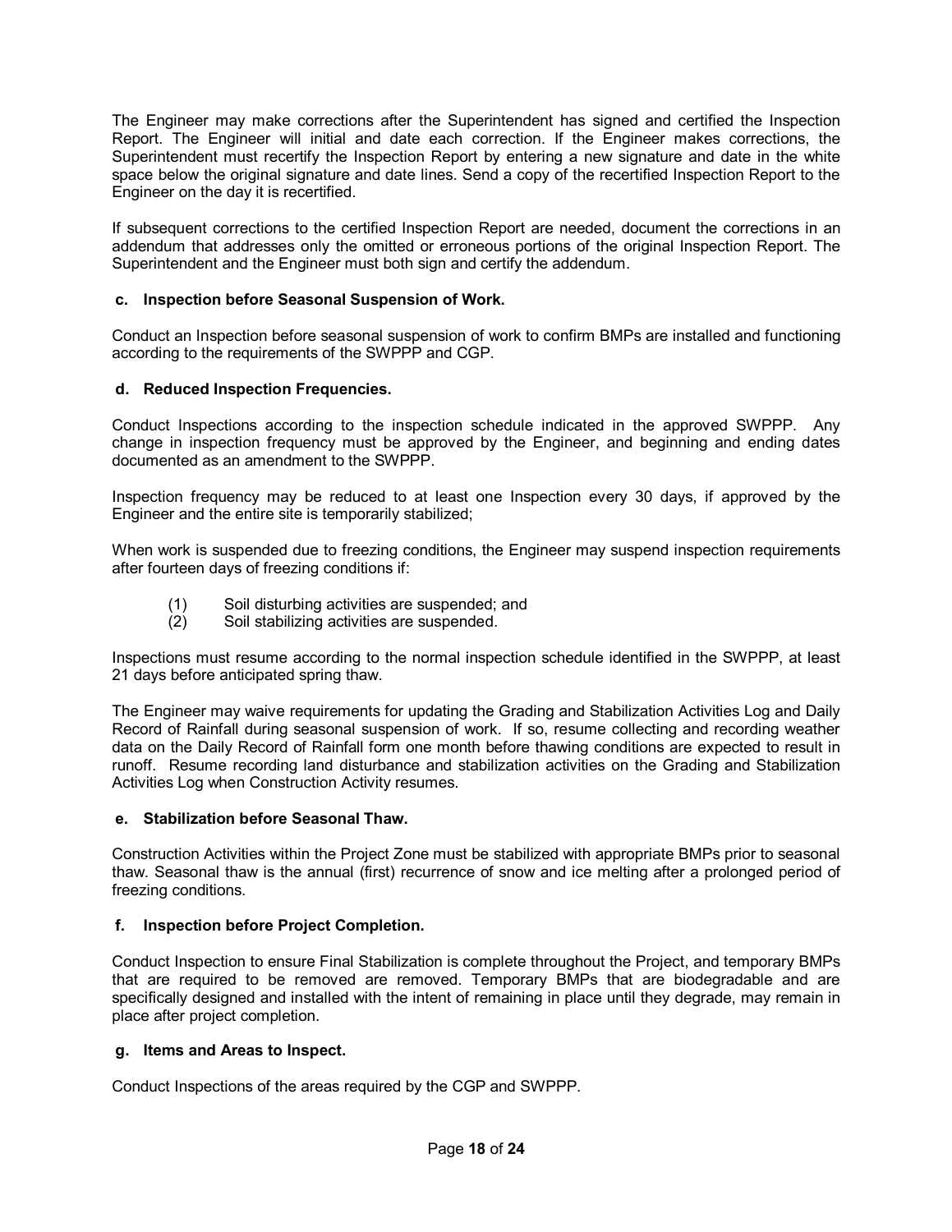# **h. SWPPP Amendments and SWPPP Amendment Log.**

The Superintendent and the SWPPP Manager are the only persons authorized to amend the SWPPP and update the SWPPP Amendment Log, Form 25D-114. The Superintendent or the SWPPP Manager must sign and date amendments to the SWPPP and updates to the SWPPP Amendment Log.

SWPPP Amendments must be approved by the Engineer.

Amendments must occur:

- · Whenever there is a change in design, construction operation, or maintenance at the construction site that has or could cause erosion, sedimentation or the discharge of pollutants that has not been previously addressed in the SWPPP;
- · If an Inspection identifies that any portion of the SWPPP is ineffective in preventing erosion, sedimentation, or the discharge of pollutants;
- · Whenever an Inspection identifies a problem that requires additional or modified BMPs
- · Whenever a BMP is modified during construction, or a BMP not shown in the original SWPPP is added;
- · If the Inspection frequency is modified (note beginning and ending dates); or
- · When there is a change in personnel who are named in the SWPPP, according to Subsection 157-2 1 d

Amend the SWPPP narrative as soon as practicable after any change or modification, but in no case, later than seven days following identification of the need for an amendment. Every SWPPP Amendment must be signed and dated. Cross-reference the amendment number with the Corrective Action Log or SWPPP page number, as applicable. When a BMP is modified or added, describe the BMP according to Subsection 157-2.1.c.

Keep the SWPPP Amendment Log current. Prior to performing each scheduled Inspection, submit to the Engineer a copy of the pages of the Amendment Log that contain new entries since the last submittal. Include copies of any documents amending the SWPPP.

Keep the SWPPP Amendment Log as an appendix to the SWPPP.

#### **i. Site Maps.**

Document installation, routine maintenance, and removal of BMPs by making notes on the SWPPP Site Maps or in a table included with the site maps. Include the date and the recording person's initials by these notes. Identify areas where Construction Activities begin, areas where Construction Activities temporarily or permanently cease, and areas that are temporarily or permanently stabilized.

### **j. Corrective Action Log.**

The Superintendent and SWPPP Manager are the only persons authorized to make entries on the SWPPP Corrective Action Log, Form 25D-112. Document the need for corrective action within 24 hours of either:

- (1) Identification during an inspection; or
- (2) Discovery by the Department's or Contractor's staff, a subcontractor, or a regulatory agency inspector.

Modification or replacement of a BMP, installation of a new BMP not shown in the original SWPPP, or overdue maintenance (after sediment accumulated in sediment basins (including sediment traps and ponds) exceeds 50% of design capacity; or after sediment accumulates to more than half the above ground height on silt fences, check dams, or berms) is a corrective action and must be documented on the Corrective Action Log.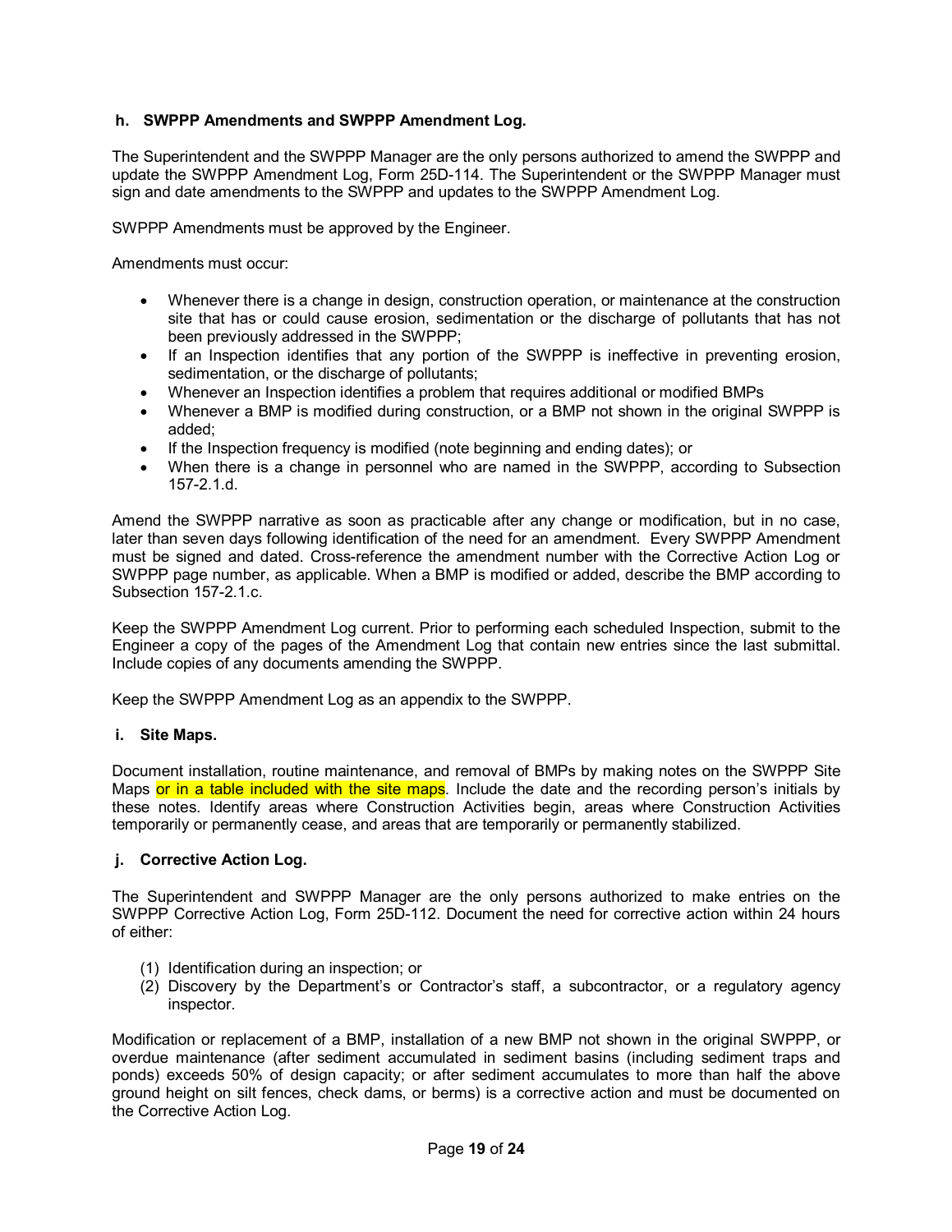Within 24 hours of discovery, update the Corrective Action Log with the date of discovery and proposed corrective action. If discovered during an inspection, update log with inspection date and proposed corrective actions noted on the Inspection Report.

After the corrective action has been accomplished, note in the Corrective Action Log the action taken and if a SWPPP amendment was needed. Date and initial the entry.

Keep the Corrective Action Log current and submit a copy to the Engineer prior to performing each scheduled SWPPP Inspection.

Keep the Corrective Action Log as an appendix to the SWPPP.

#### **k. Grading and Stabilization Activities Log.**

The Superintendent and SWPPP Manager are the only persons authorized to date and initial entries on the SWPPP Grading and Stabilization Activities Log, Form 25D-110. Use the SWPPP Grading and Stabilization Activities Log, to record land disturbance and stabilization activities.

Keep the Grading and Stabilization Activities Log current and submit a copy to the Engineer prior to performing each scheduled SWPPP Inspection. Keep the Grading and Stabilization Activities Log organized and completed to demonstrate compliance with the CGP Part 4.4.

Keep the Grading and Stabilization Activities Log as an appendix to the SWPPP.

#### **l. Daily Record of Rainfall.**

Use SWPPP Daily Record of Rainfall, Form 25D-115, to record weather conditions at the Project. Update the form daily and include the initials of the person recording each day's entry. Submit a copy to the Engineer prior to performing each scheduled Inspection. Keep the Daily Record of Rainfall as an appendix to the SWPPP.

#### **1573.4 FAILURE TO PERFORM WORK.**

The Engineer has authority to suspend work and withhold monies, for an incident of non-compliance with the CGP, Consent Decree or SWPPP, that may endanger health or the environment or for failure to perform work related to this Section 641. If the suspension is to protect workers, the public, or the environment from imminent harm, the Engineer may orally order the suspension of work. Following an oral order of suspension, the Engineer will promptly give written notice.

In other circumstances, the Engineer will give the Contractor written notice before suspension of work. A notice of suspension will:

- · state the defects or reasons for a suspension ,
- · the corrective actions required to stop suspension and,
- the time allowed to complete the corrective actions.

If the Contractor fails to take the corrective action within the specified time, the Engineer may:

- a. Suspend the work until corrective action is completed;
- b. Withhold monies due the Contractor until corrective action is completed;
- c. Assess damages or equitable adjustments against the Contract Amount; and
- d. Employ others to perform the corrective action and deduct the cost from the Contract amount.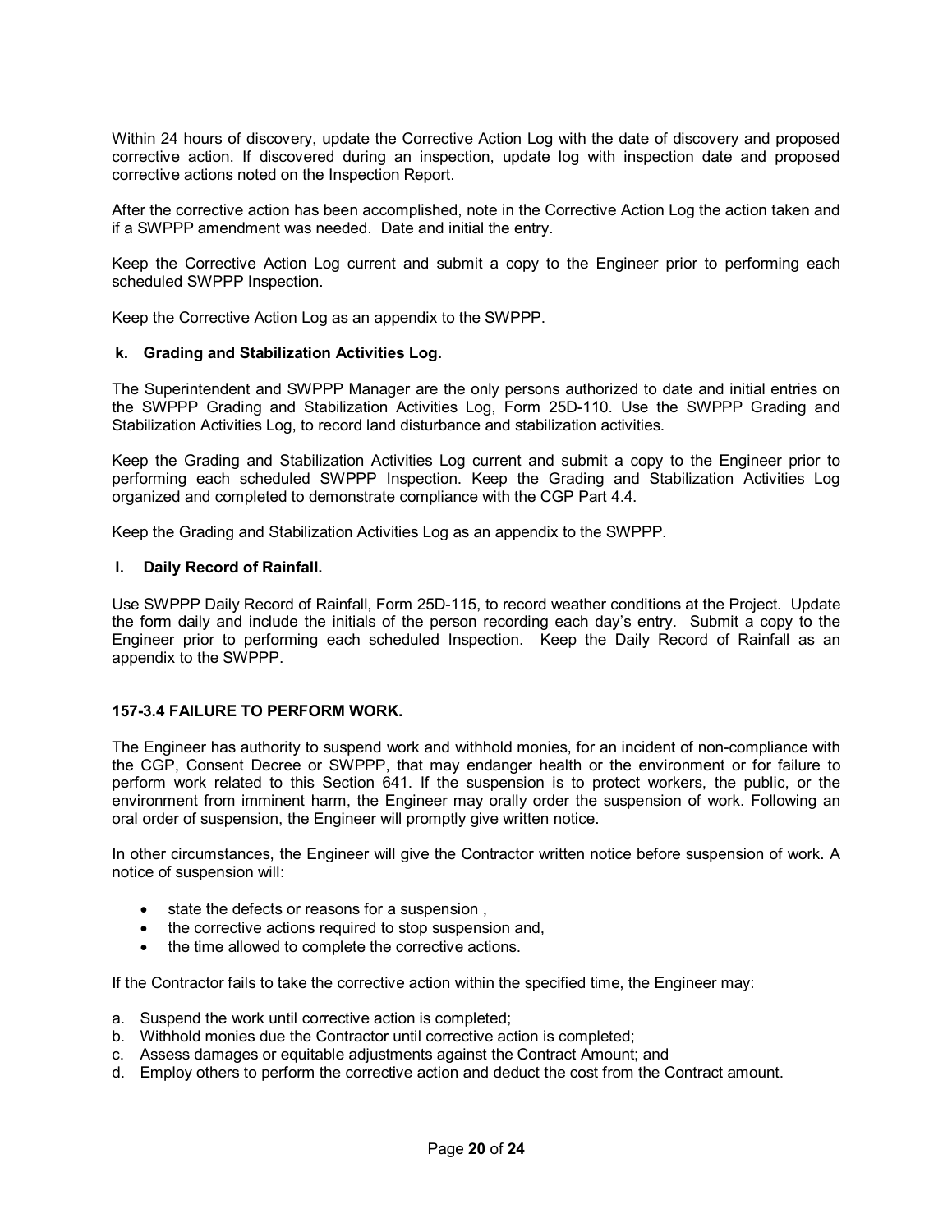Reasons for the Engineer to take action under this section include, but are not limited to, the Contractor's failure to:

- · Obtain appropriate permits before Construction Activities occur;
- Perform SWPPP Administration;
- Perform timely Inspections;
- · Update the SWPPP;
- · Transmit updated SWPPP, Inspection Reports, and other updated SWPPP forms to the Engineer;
- · Maintain effective BMPs to control erosion, sedimentation, and pollution in accordance with the SWPPP, the CGP, and applicable local, state, and federal requirements;
- Perform duties according to the requirements of this Section P-157; or
- · Meet requirements of the CGP, SWPPP, or other permits, laws, and regulations related to erosion, sediment, or pollution control.

No additional Contract time or additional compensation will be allowed due to delays caused by the Engineer's suspension of work under this subsection.

# **1573.5 ACCESS TO WORK.**

The Project, including any related off-site areas or support activities, must be made available for inspection, or sampling and monitoring, by the Department and other regulatory agencies. See CGP Part 6.6.

**1574.1 METHOD OF MEASUREMENT.** Section 90 and as follows:

Item P-680 is per lineal foot and Item P-682 is per square yard Items P-157a, P-157c and P-157g, are lump sum.

Items P-157b, P-157d and P-157e, will be measured on a contingent sum basis as specified in the Directive authorizing the work.

Item P-157f will be measured on a contingent sum basis with withholding determined by the Department.

# **TABLE 1571 BMP VALUES RESERVED**

Liquidated Damages assessed according to Table 157-2 are not an adjustment to the Contract amount. These damages charges are related to Contract performance but are billed by the Department independent of the Contract amount. An amount equal to the Liquidated Damages may be withheld for unsatisfactory performance, from payment due under the Contract, until the Contractor remits payment for billed Liquidated Damages.

#### **TABLE 1572 Version B EROSION, SEDIMENT AND POLLUTION CONTROL – LIQUIDATED DAMAGES**

| Code | <b>Specification Subsection Number and</b><br><b>Description</b>                                    | <b>Deductable</b><br><b>Amount in Dollars</b> | <b>Cumulative</b><br><b>Deductable</b><br><b>Amounts in</b><br><b>Dollars</b> |
|------|-----------------------------------------------------------------------------------------------------|-----------------------------------------------|-------------------------------------------------------------------------------|
| a    | 157-1.4 Failure to have a qualified (AK-<br>CESCL or equivalent) Superintendent or<br>SWPPP Manager | Calculated in Code<br>B or F                  |                                                                               |
|      | Failure to meet SWPPP requirements                                                                  | \$750 per omission                            |                                                                               |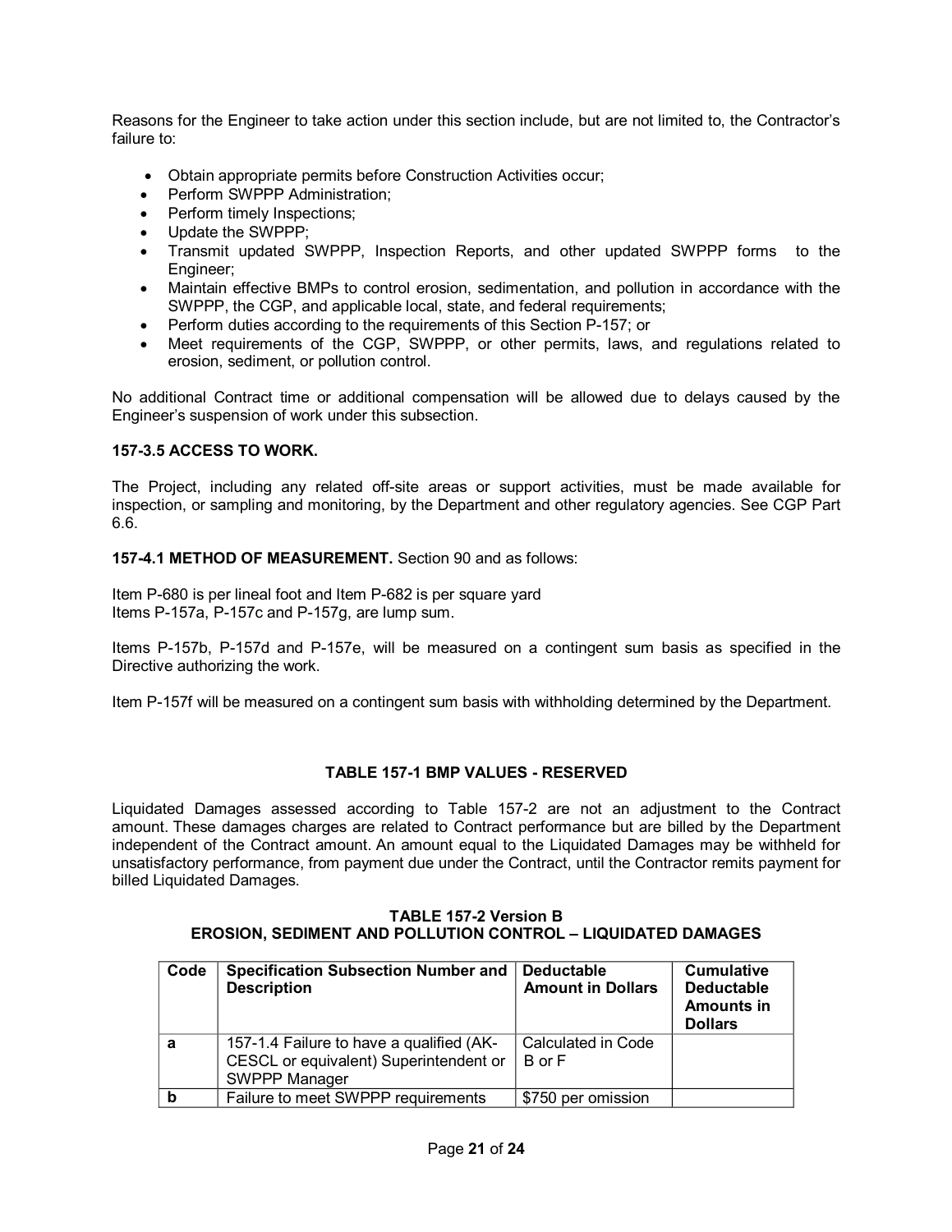|    | of:<br>(1) 157-2.1.a Name of SWPPP Preparer<br>and Date of Pre-Construction<br>Inspection<br>(2) Not Applicable                                                                                                                                                                                             |                                                               |                                                                                          |
|----|-------------------------------------------------------------------------------------------------------------------------------------------------------------------------------------------------------------------------------------------------------------------------------------------------------------|---------------------------------------------------------------|------------------------------------------------------------------------------------------|
|    | (3) 157-3.3.h Sign and Date SWPPP<br>amendments with qualified person.                                                                                                                                                                                                                                      |                                                               |                                                                                          |
|    | 157-2.1.d SWPPP Include approving<br>person's name and AK-CESCL<br>expiration date.                                                                                                                                                                                                                         |                                                               |                                                                                          |
|    | (4) 157-3.2 Records maintained at<br>project and made available for review                                                                                                                                                                                                                                  |                                                               |                                                                                          |
| c  | 157-2.1.c and 157-3.3.h Failure to either<br>reference a BMP manual or publication,<br>or state that no BMP manual or<br>publication was used                                                                                                                                                               | \$250 per omission                                            |                                                                                          |
| d  | 157-3.3.e Failure to stabilize a Project<br>prior to Seasonal Thaw                                                                                                                                                                                                                                          | \$5,000 per Project<br>per year                               |                                                                                          |
| е  | 157-2.1.a Failure to conduct pre-<br>construction inspections before<br><b>Construction Activities</b>                                                                                                                                                                                                      | \$2,000 per Project                                           |                                                                                          |
| f  | 157-3.3 Failure to conduct and record<br><b>CGP Inspections</b><br>157-3.3.a Personnel conducting<br>Inspections and Frequency<br>157-3.3.b Inspection Reports, use Form<br>25D-100, completed with all required<br>information according to the Consent<br>Decree paragraph 7.c, parts (1) through<br>(11) | \$750 per Inspection                                          |                                                                                          |
| g  | 157-3.1.d Failure to timely accomplish<br>BMP maintenance and/or repairs, In<br>effect until BMP maintenance and/or<br>repairs is completed.                                                                                                                                                                | \$500 per Project per<br>day                                  | Not to exceed<br>\$250,000 per<br>year for all<br>projects                               |
| h. | 157-3.1.c Failure to provide to the<br>Engineer and ADEC a timely oral<br>endangerment report of violations or for<br>a deficient oral endangerment report                                                                                                                                                  | \$750 for the first<br>day the report is<br>late or deficient | Additional<br>\$750 for<br>every 14 day<br>period without<br>the required<br>information |
| j. | 157-3.1.c Failure to provide to the<br>Engineer and ADEC a timely written<br>endangerment report of violations or for<br>a deficient written endangerment report                                                                                                                                            | \$750 for the first<br>day the report is<br>late or deficient | Additional<br>\$750 for<br>every 14 day<br>period without<br>the required<br>information |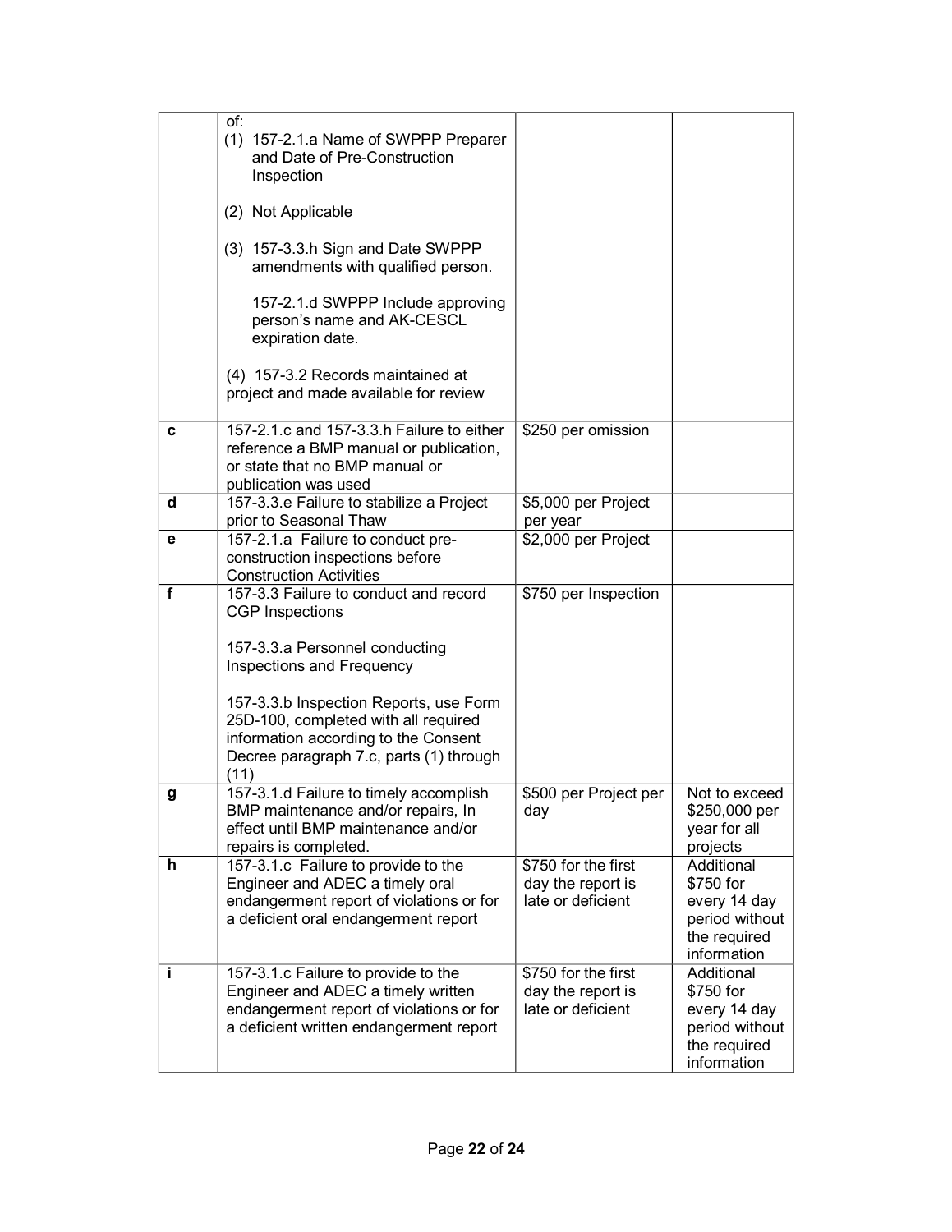**1575.1 BASIS OF PAYMENT.** See Subsection 1573.4 Failure to Perform Work, for additional work and payment requirements.

**Item P157a Erosion, Sediment and Pollution Control Administration.** At the Contract lump sum price for administration of all work under this Section. Includes, but is not limited to, SWPPP and HMCP and SPCC Plan preparation, agency fees for SWPPP reviews, SWPPP amendments, pre-construction Inspections, Inspections, monitoring, reporting, and Record keeping or copying Records related to the SWPPP and required by the CGP, and Record retention.

**Item P157b Temporary Erosion, Sediment and Pollution Control.** At the contingent sum prices specified for all labor, supervision, material, equipment, and incidentals to install, maintain, remove and dispose of approved temporary erosion, sedimentation, and pollution control BMPs required to implement the SWPPP and SPCC Plan.

**Item P157c Temporary Erosion, Sediment and Pollution Control.** At the Contract lump sum price for all labor, supervision, material, equipment, and incidentals to install, maintain, remove and dispose of temporary erosion, sedimentation, and pollution control BMPs identified in the SWPPP and SPCC Plan.

**Item P157d Temporary Erosion Sediment and Pollution Control Additives.** At the contingent sum prices specified in the Directive to authorize the work, for all labor, supervision, materials, equipment, and incidentals for extra, additional, or unanticipated work, to install, maintain, remove and dispose of temporary erosion, sedimentation, and pollution control BMPs. All additional Erosion, Sediment, and Pollution Control Administration necessary due to this item will not be paid for separately but will be subsidiary to other bid items.

**Item P157e Temporary Erosion Sediment and Pollution Control by Directive.** At the contingent sum prices specified in the Directive using time and materials to authorize the work, for all labor, supervision, materials, equipment, and incidentals to install, maintain, remove and dispose of temporary erosion, sedimentation, and pollution control BMPs. Prices for this item will by time and materials according to Subsection GCP-90-05, or by mutual agreement between the Engineer and Contractor. All additional Erosion, Sediment, and Pollution Control Administration necessary due to this item will not be paid for separately but will be subsidiary to other bid items.

**Item P157f Withholding.** The Engineer may withhold an amount equal to Liquidated Damages, assessed according to Item P157, from payment due the Contractor. Liquidated Damages for violations of the Contract, CWA, CGP, or Consent Decree are determined by the Engineer according to Table 157 2. The Engineer may withhold payment due the Contractors until the Contractor pays the Liquidated Damages to the Department.

The Department will not release performance bonds until Liquidated Damages assessed according to Item P-157 are paid to the Department, and all requirements according to Subsection GCP-30-05 are satisfied.

**Item P157g SWPPP Manager.** At the Contract lump sum price for a SWPPP Manager that conforms to this specification. When Item P-157g appears in the Bid Schedule, the SWPPP Manager must be a different person than the superintendent, and must be physically present during construction activity with duties and authority described in Subsection 157-2.4. When Item P-157g does not appear in the Bid Schedule, the SWPPP Manager is subsidiary to Item P-157a.

Subsidiary Items. Temporary erosion, sediment and pollution control measures that are required outside the Project Zone are subsidiary. Work required by the HMCP and SPCC Plan including hazardous material storage, containment, removal, cleanup and disposal, are subsidiary to Item P157a Erosion, Sediment and Pollution Control Administration.

Work under other pay items. Work that is paid for directly or indirectly under other pay items will not be measured and paid for under Section 157. This work includes but is not limited to: